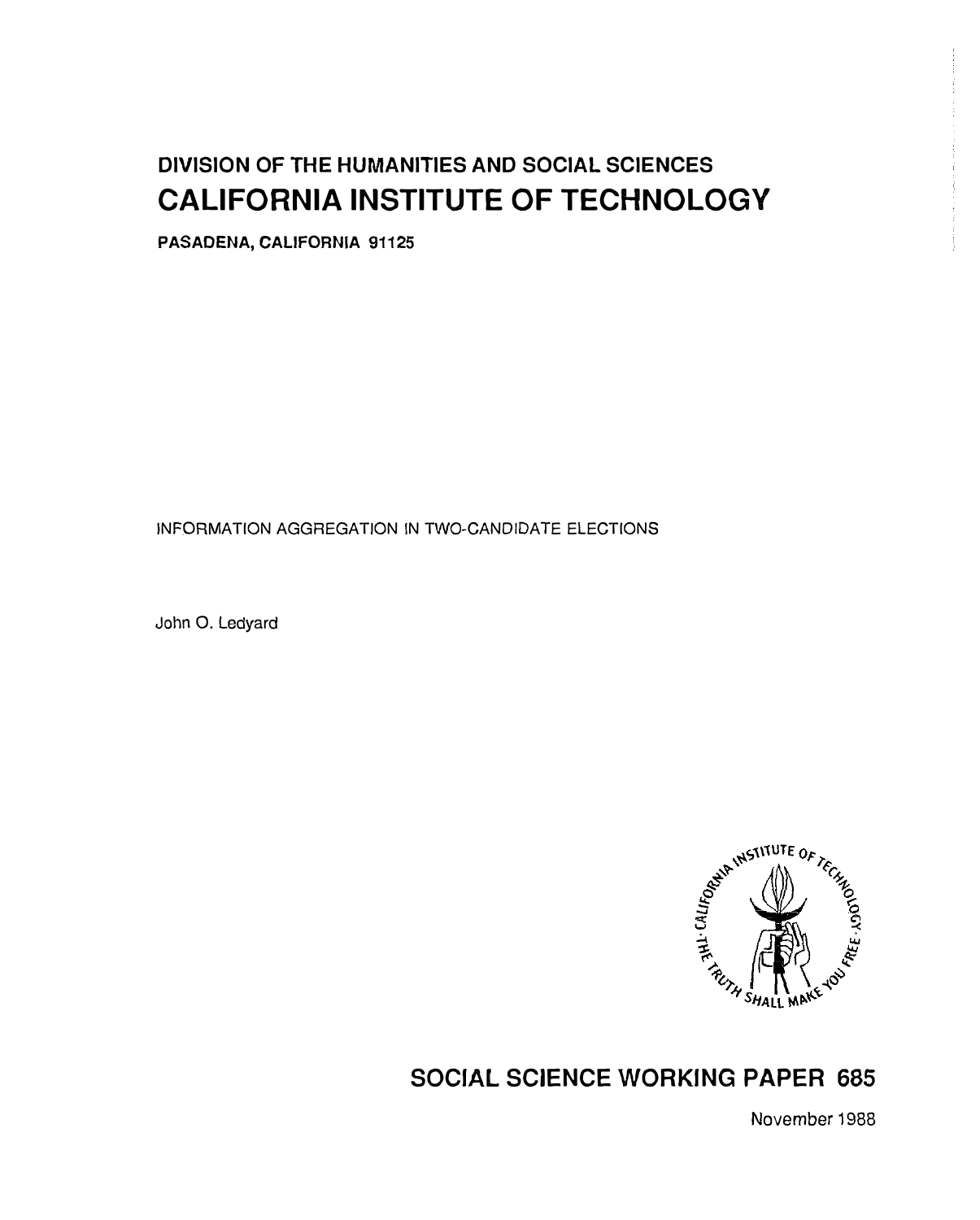# INFORMATION AGGREGATION IN TWO-CANDIDATE ELECTIONS

John 0. Ledyard

California Institute of Technology

## **ABSTRACT**

Many interesting political institutions, such as campaigning, polls, and sequences of elections can not be understood in the context of standard spatial competition models of elections with fully informed candidates and voters. To fill this void, we introduce a model of elections in which candidates are privately and asymmetrically informed about the electorate. This model differs from other incomplete information models, such as the rational expectations model, in that a full range of sequential strategic behavior is considered. We begin with a model in which candidates can constantly revise their positions before the election. In this case, one might expect each to "invert" the other's strategies and infer the other's private information, as is done in equilibrium with rational expectations. However, we find that each candidate, knowing the other will try to make such inferences, will follow a strategy which is not invertible. No information will leak from one candidate to the other. The outcome will be identical to a single-move election with incomplete information and no information aggregation will occur.

The introduction of a public poll changes the results in an interesting way. Candidates still use pooling strategies (strategies that are constant on their private information) to avoid leaking anything to the opponent but, contrary to the case without the poll, candidates learn about the electorate before the election. In equilibrium, candidates use mixed strategies (pure strategy equilibria do not exist) and the better infonned player can not prevent the lesser infonned from learning from the poll. No private information is leaked but infonnation aggregation occurs.

We conclude with an examination of the effect on information aggregation of a sequence of elections. In the previous results candidates moves were "free" in the sense that revisions were costless as in a "cheap talk" model. Now moves are not free and hiding information today in order to improve one's chances of winning tomorrow may lower one's chances today. We show that infonnation aggregation may occur both through the results of the election (as with the poll) and through the leakage of private information. We also provide an example in which the strategic choices of the candidates are skewed away from the rational expectations equilibrium. Because of the asymmetric information and the strategic issues surrounding information leakage, behavior is different than would be observed in simple one-shot elections.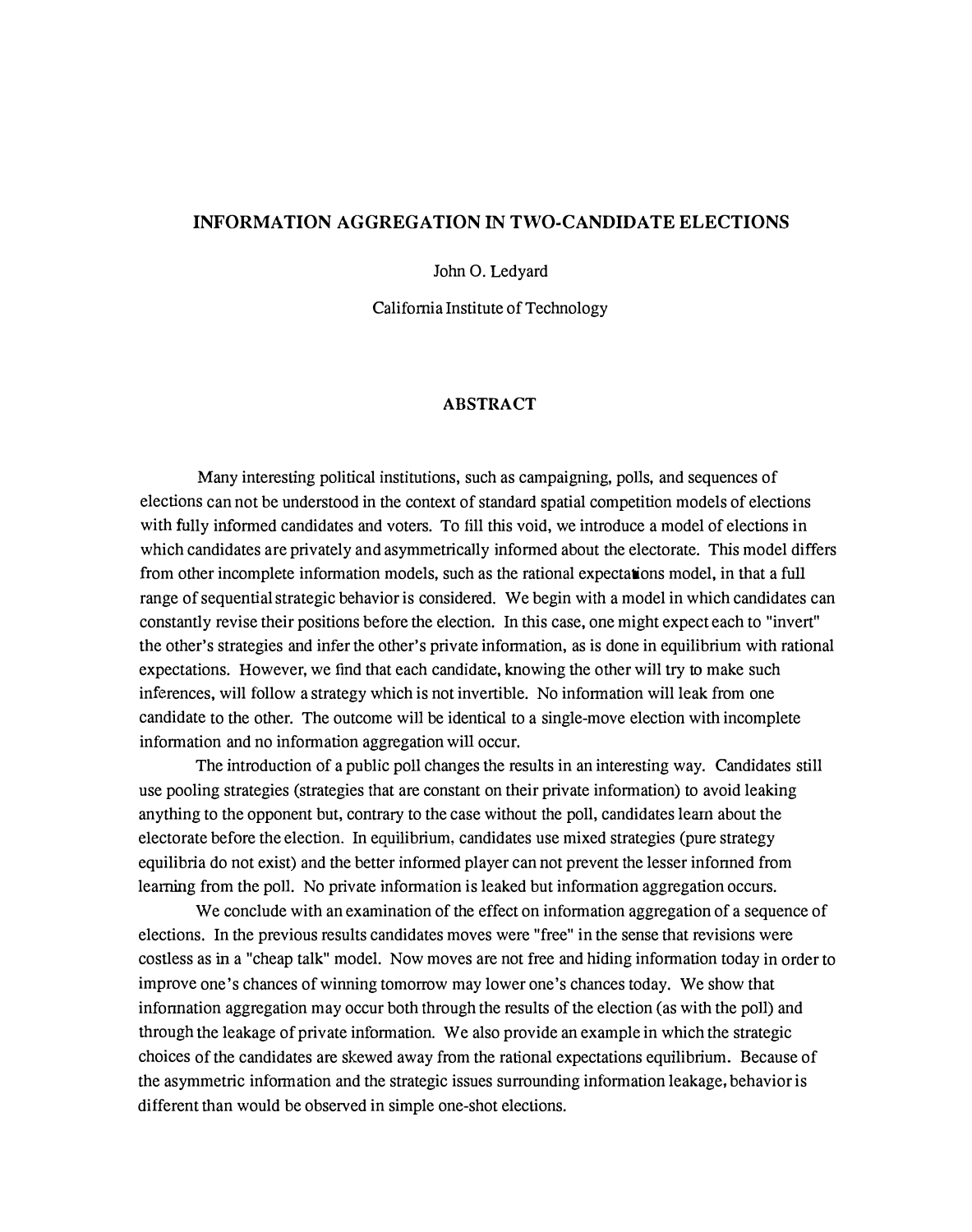# INFORMATION AGGREGATION IN TWO-CANDIDATE ELECTIONS\*

#### John 0. Ledyard

California Institute of Technology

It has been difficult to explain the relevance of public opinion polls, reporters, and interest group endorsements, in an election campaign-indeed it is difficult to understand the purpose of a campaign itself-within the context of standard spatial competition models. The problem is that these mechanisms have no role in the election process when every voter and candidate is fully informed from the beginning of the process. Only in the presence of imperfectly and asymmetrically informed agents can campaigns and their associated events have an impact on election processes and outcomes.<sup>1</sup>

To date, modeling of elections with imperfectly informed players has generally<sup>2</sup> taken one of two approaches which I refer to as the (1) naive and (2) rational expectations models. Neither, however, allows a complete and wholly consistent analysis of information processes in elections. In the naive approach, illustrated by Ledyard (1984) and Palfrey (1988), voters and candidates are modeled as Bayesians who use common knowledge about each other's priors and rationality to anticipate all actions and to compute their expected utility maximizing strategies. These are normal form models which sidestep issues that would arise in an extensive form. Although the equilibrium strategies can be complex contingent plans, such models are naive because they ignore an important possibility for the acquisition of information by uninformed agents. They assume that players do not look at the actual actions of the others and use that data, and the knowledge of the equilibrium strategy, to make better inferences about what the others know and, therefore, better inferences about the true state of the world. This assumption makes sense if all players move only once and simultaneously. However, as in most elections, if candidates can continually revise campaign strategies up to the actual vote and if voters can change intentions on the basis of endorsements and polls and other information about voter preferences and candidate plans, then it is necessary to recognize that a standard normal form model, which does not incorporate the possibility of sequential adjustment in the specification of strategies is not sufficiently rich.

Recognizing the fact that voters and candidates can learn from each other's actual moves, but trying to preserve as much as possible from the complete information spatial competition model, McKelvey and Ordeshook (1985) take a second approach by adapting the rational expectations model of markets<sup>3</sup> to elections. Both strategies and expectations are required to be in equilibrium simultaneously. That is, strategies are best replays given expectations and expectations are fully conditioned on the information revealed in the strategic choices.<sup>4</sup> For example, if one candidate knows the median voter's ideal point then this candidate chooses the median as her platform. But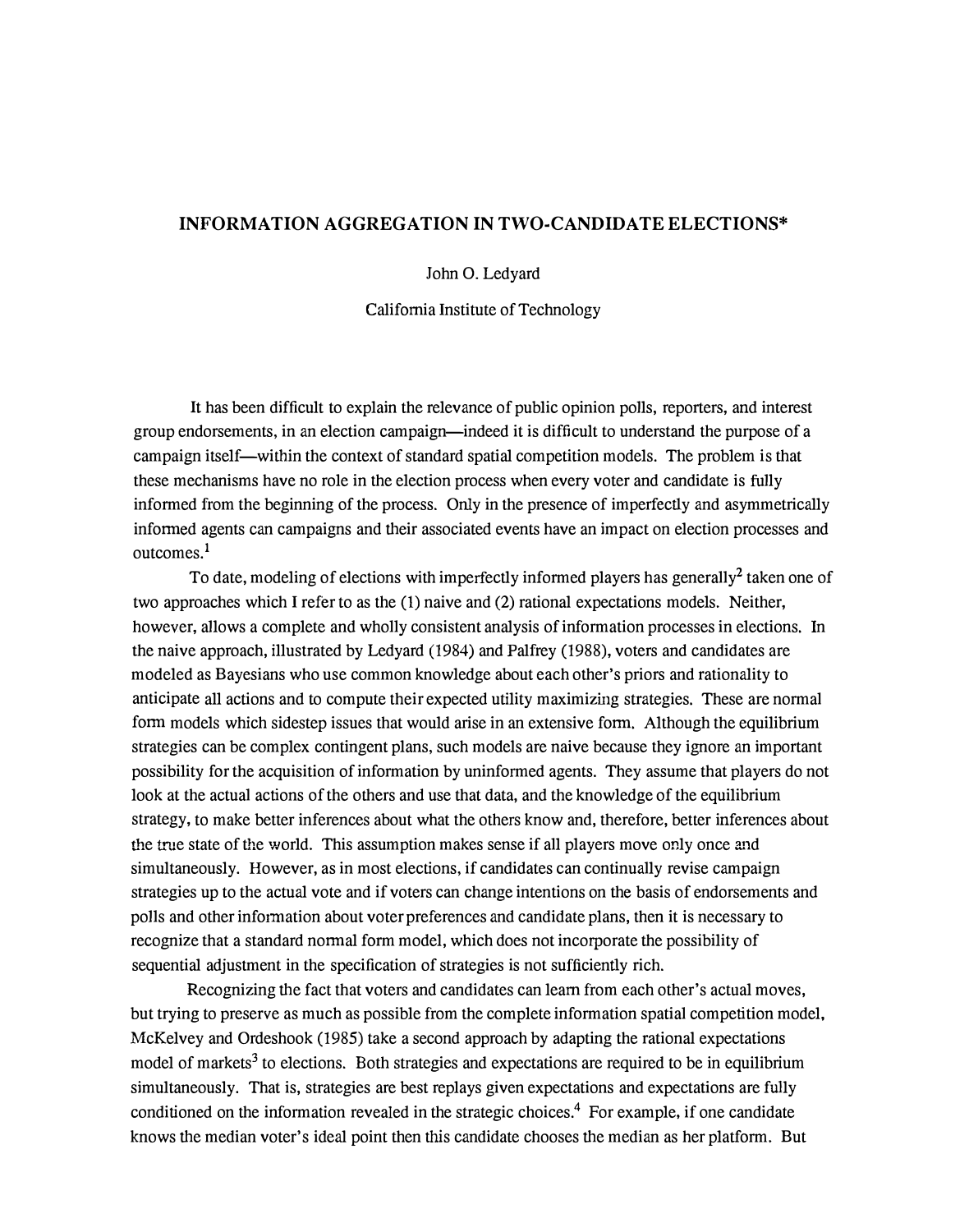the uninformed candidate will know, after observing that choice, exactly what the median position is and by choosing that median will ensure a tie with the informed candidate. The equilibrium is the same as that in the complete information model. This property of many rational expectations equilibria, that in equilibrium even initially uniformed players are fully informed, leads to the seeming paradox that there is no incentive to be informed because the other candidate will apparently be able to free ride on that information.<sup>5</sup> The source of the paradox is the omission of an important strategic consideration in the equilibrium concept. In particular, there is no recognition of the fact that the informed candidate, knowing that the uninformed candidate will use the information in her strategy choice, may act to mask that information in an effort to mislead by choosing some position other than the median. Rational expectations equilibria may not remain as equilibria if a wider range of strategies is recognized.

In this paper we attempt to remedy the omission and to study elections in which candidates and voters can be imperfectly and privately informed, wilh a particular emphasis on the strategic effects of asymmetric information. We want to know whether information is aggregated.<sup>6</sup> whether uninformed voters and candidates become informed, and to what extent information asymmetries cause outcomes to differ from lhose predicted by the models with completely informed players. As we will see below the answers depend on the institutional structure that is in place.

The paper is organized as follows. In sections I and II we introduce lhe model, while sections III-V contain lhe analysis. In Section I, we summarize the structure needed from standard, complete information spatial competition models and give examples to illustrate the notation. In Section II, we introduce the model of asymmetric information and define an equilibrium for the naive approach in which candidates can choose strategies conditional on lheir private information but not conditional on the strategy choice of the other candidate. In this simple context information is valuable because the better informed candidate will generally have a higher probability of winning the election. In Section III, we look at what happens if candidates can make inferences about the other's private information from the olher's strategic choices or, loosely, campaign behavior. We are especially interested in the sequence of strategy choices when there are no direct costs to changing positions, since when one candidate is fully informed and the other is not, the process is a signaling model. In section IV, we introduce a poll in order to generate public information in the midst of the strategic choices of the candidates. Again this is viewed as costless. In Section V, we replace the poll wilh another election, so lhat lhere is a real opportunity cost to be paid if a candidate wants to mask his information. The current election can be lost trying to protect future chances. A summary of all the results and some observations are provided in Section VI.

#### I. THE STANDARD ELECTION MODEL-COMPLETE INFORMATION

To introduce notation and to provide a basis for the analysis we begin by summarizing the standard spatial competition model of two-candidate elections. Two *candidates*, A and B, are presumed to compete by selecting *strategies* in a space X, where X is a subset of the  $n$ -dimensional Euclidean space. These strategies are often called platforms but can include anything that affects voter behavior such as campaign strategies, speech topics and locations, expenditure decisions by state or category, timing of announcements, etc. Using a somewhat abusive notation we also let A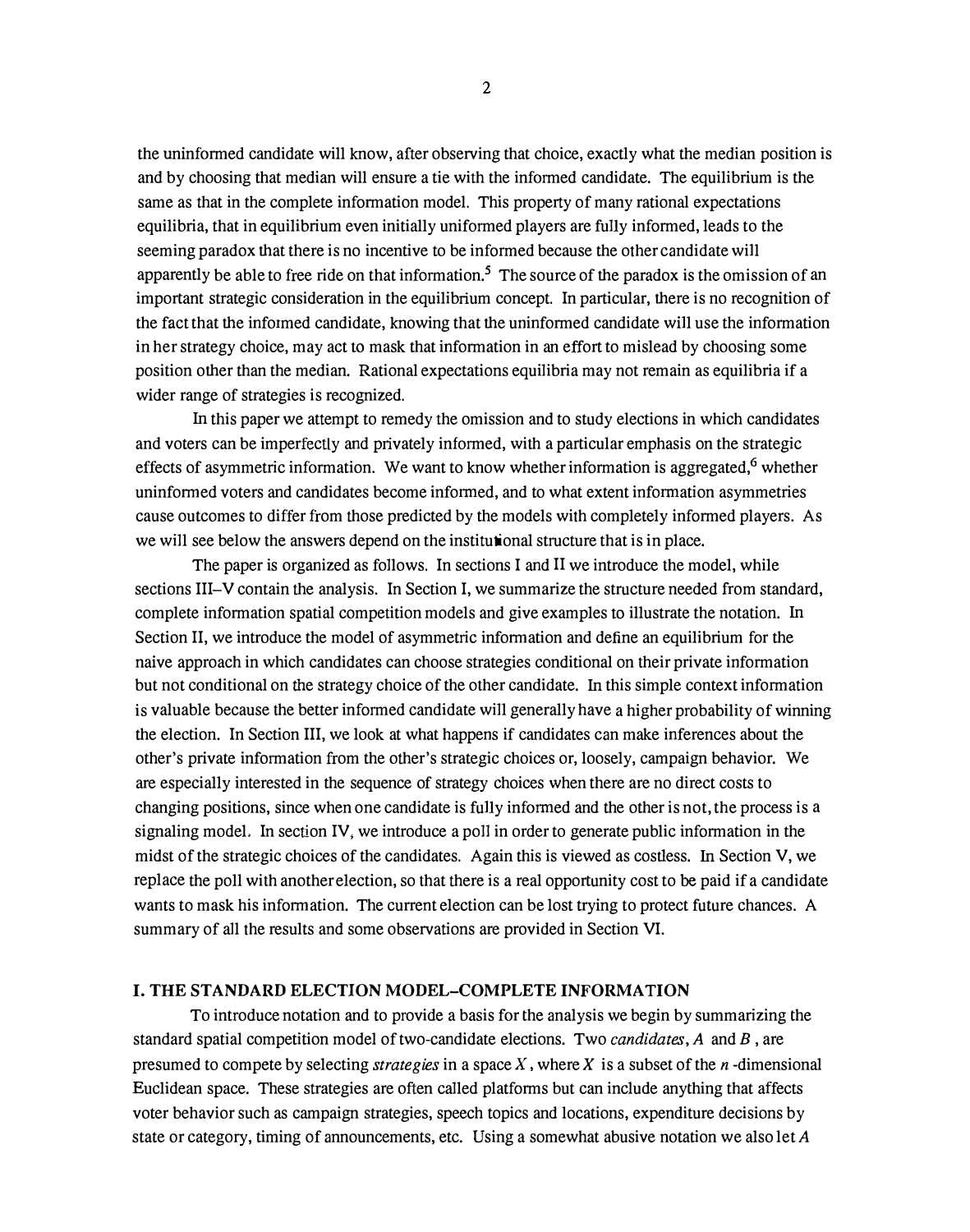be the strategy of candidate A and let B be the strategy of candidate B. Candidates are assumed to choose strategies to *maximize the probability of winning*.<sup>7</sup> The aggregate behavior of individual voters is captured in a function identifying the effect of candidate strategies on the probabilities of winning. Let prob  $\{A \text{ wins}\} = \Pi(A, B, m) = 1 - \text{prob} \{B \text{ wins}\} = 1 - \Pi(B, A, m)$  where m parametrizes the voters' behavior.<sup>8</sup> The zero-sum game, denoted by  $G = \{A, B, X, \Pi, m\}$ , is the candidates' game. An equilibrium of the game G is a pair of strategies  $(A', B')$  such that each is a best reply to the other. That is,  $\Pi(A, B', m) \le \Pi(A', B', m) \le \Pi(A', B, m)$  for all  $A, B \in X$ . Note that  $\Pi(A', B', m) = \frac{1}{2}$ .

To see how most specific spatial competition models fit into this framework let us examine three. In each, voters are assumed to have preferences over the strategy space captured in a utility function  $U(x, e)$  where e are the parameters identifying each particular voter. One interpretation of U is that it is the indirect expected utility to the voter if the candidate using strategy  $x$  were to win. The entire collection of voters is then described by a density function  $f(e, m)$ , parameterized by m, where  $f(e', m')$  describes the proportion of the voters whose preferences are defined by  $e'$  when the true parameter is  $m'$ . With this notation in mind we can turn to the examples and derive  $\Pi$  for each.

Example 1 (The Median Voter, Downs (1957) Enelow and Hinich (1984)): Strategies and the parameters e and m are real numbers where  $e$  is interpreted to be the ideal point of the voter and m is the median of the distribution of the ideal points. The utility functions are assumed to be singlepeaked at e or, more specifically,  $U(x, e) = -||x - e||$ . It is also assumed that there are no abstentions. For this model of voter behavior, it is easy to show that

$$
\Pi(A, B, m) = \begin{cases} 1 \\ \frac{1}{2} \\ 0 \end{cases} \text{ if } ||A - m|| \begin{cases} < \\ = \\ > \end{cases} ||B - m||.
$$

In equilibrium  $A = B = m$ . If the strategy space has more than 1 dimension an equilibrium rarely exists.

*Example 2 (Rational Abstentions, Ledyard (1984)):* The strategy space is *n*-dimensional and the utility function of a typical voter is  $U(x, e) = V(x, d) - c$  where  $e = (d, c)$ , c is the cost of voting for this voter, and d parametrizes the voters' preferences. If we assume that  $f(e, m) = g(d, m)h(c)$ and if abstentions are rational (that is, a voter abstains if and only if the expected benefits from voting do not outweigh the cost) then it can be shown that

$$
\Pi(A,B,m) \begin{cases} > \frac{1}{2} \text{ if } \int V(A,d)g\,(d,m)dd > \int V(B,d)g\,(d,m)da \\ &= \frac{1}{2} \\ < \frac{1}{2} \end{cases}
$$

In equilibrium  $A = B = \underset{x}{\argmax} \int V(x, d)g(d, m)dd$ . In equilibrium, no one votes but the threat of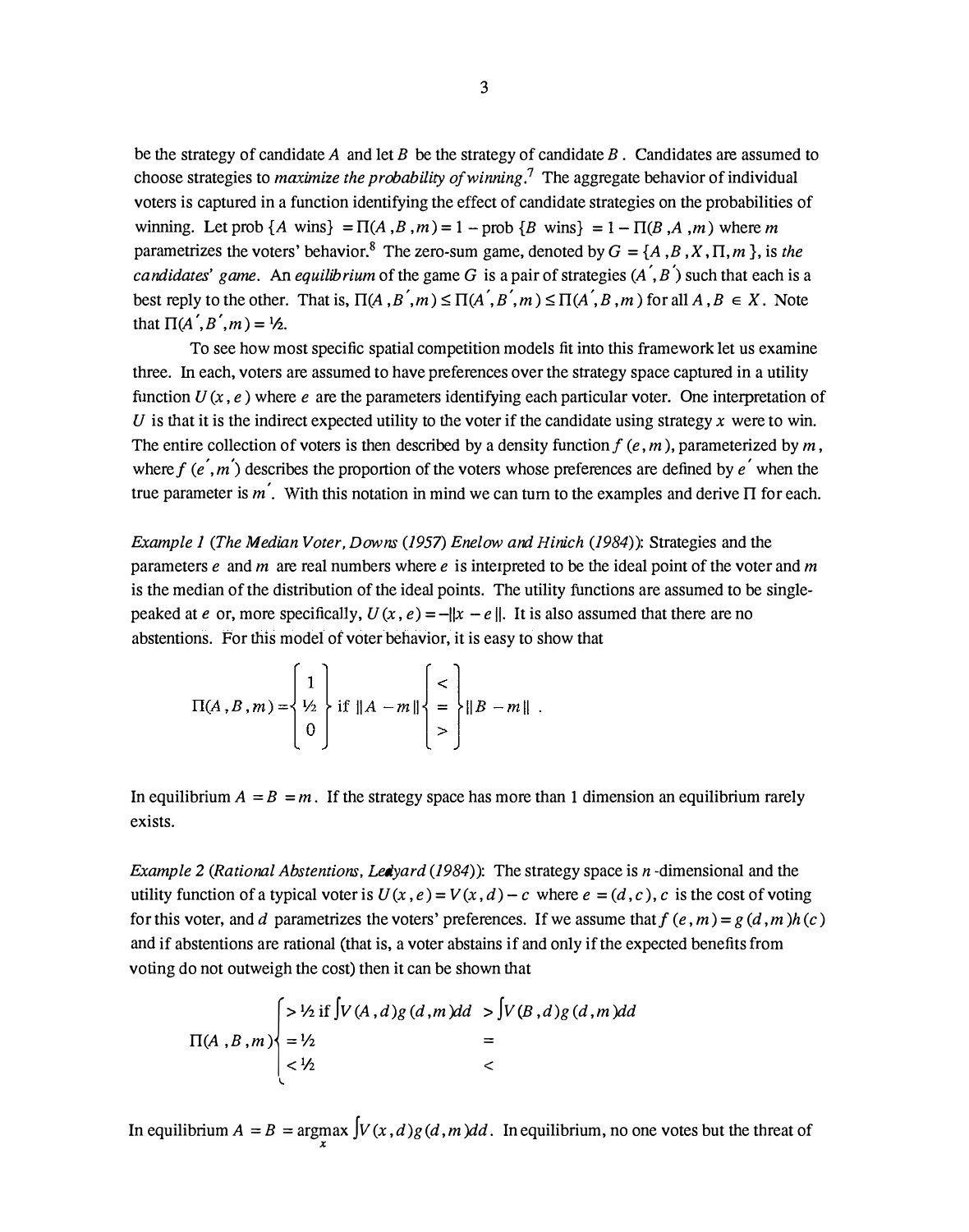turnout still drives the candidates. A sufficient condition for equilibrium to exist is that the density of the costs of voting is uniform on  $[0, C]$  where  $C > 0$ . Equilibrium also exists for other densities.

Example 3 (Probabilistic Voting, Coughlin and Nitzan (1981)): The strategy space is  $n$ dimensional. It is assumed that voters vote randomly but systematically and that prob { e votes for A } I prob { e votes for B } =  $U(A, e)/U(B, e)$ . There are no abstentions. For this model of voter behavior,

$$
\Pi(A, B, e) = \int \text{prob} \{e \text{ votes for } A\} f(e, m) d e.
$$

In equilibrium  $A = B = \underset{x}{\argmax} \int [lnU(x, e)] f(e, m)de$ . Equilibrium exists for a wide range of densities.

# II. THE STANDARD ELECTION MODEL-INCOMPLETE INFORMATION

We want to study what happens if the candidates do not know  $m$  but instead have only some private and possibly indirect information about voters.<sup>9</sup> The basis for the private information could be privately commissioned polls, local knowledge, prior beliefs, experience, etc. We use an approach that is standard in game and auction theory and model the election by assuming that candidates A and B privately observe signals, a and b. The triple  $(a, b, m)$  is assumed to be distributed according to the density function  $g(a, b, m)$  which is common knowledge (as is  $\Pi$ ). This is a game with imperfect infonnation in which nature moves first and picks a particular value of  $(a, b, m)$ . A and B, after seeing a and b respectively, simultaneously select their strategies, A and B. Voters then vote according to the function  $\Pi(A, B, m)$  which yields the outcome —someone wins. An equilibrium is a strategy for each player describing what that candidate will do conditional on his or her private infonnation (see Figure 1).

More formally, the (Bayes) game is  $G = \{A, B, \Pi(A, B, m), g(a, b, m)\}\$ . A (contingent) strategy for candidate A is a function  $A(a)$ ; for B it is a function  $B(b)$ . A (Bayes) equilibrium of G is a pair of functions  $A^*(a)$ ,  $B^*(b)$  such that for every a

$$
A^*(a) \in \underset{A}{\text{argmax}} \int \Pi(A, B^*(b), m)g(m, a, b) \, dm \, db \tag{1.1}
$$

and for every b

$$
B^*(b) \in \operatorname*{argmin}_B \int \Pi(A^*(a), B, m)g(m, a, b) \, dm \, da \tag{1.2}
$$

To develop a feel for this model let us look at three special cases: (1) symmetric infonnation, (2) no information, and (3) extremely asymmetric information.

Example 4 (Symmetric Information): To model a situation in which A and B are in symmetric situations, ex ante,  $^{10}$  with respect to information we assume that a and b are independently and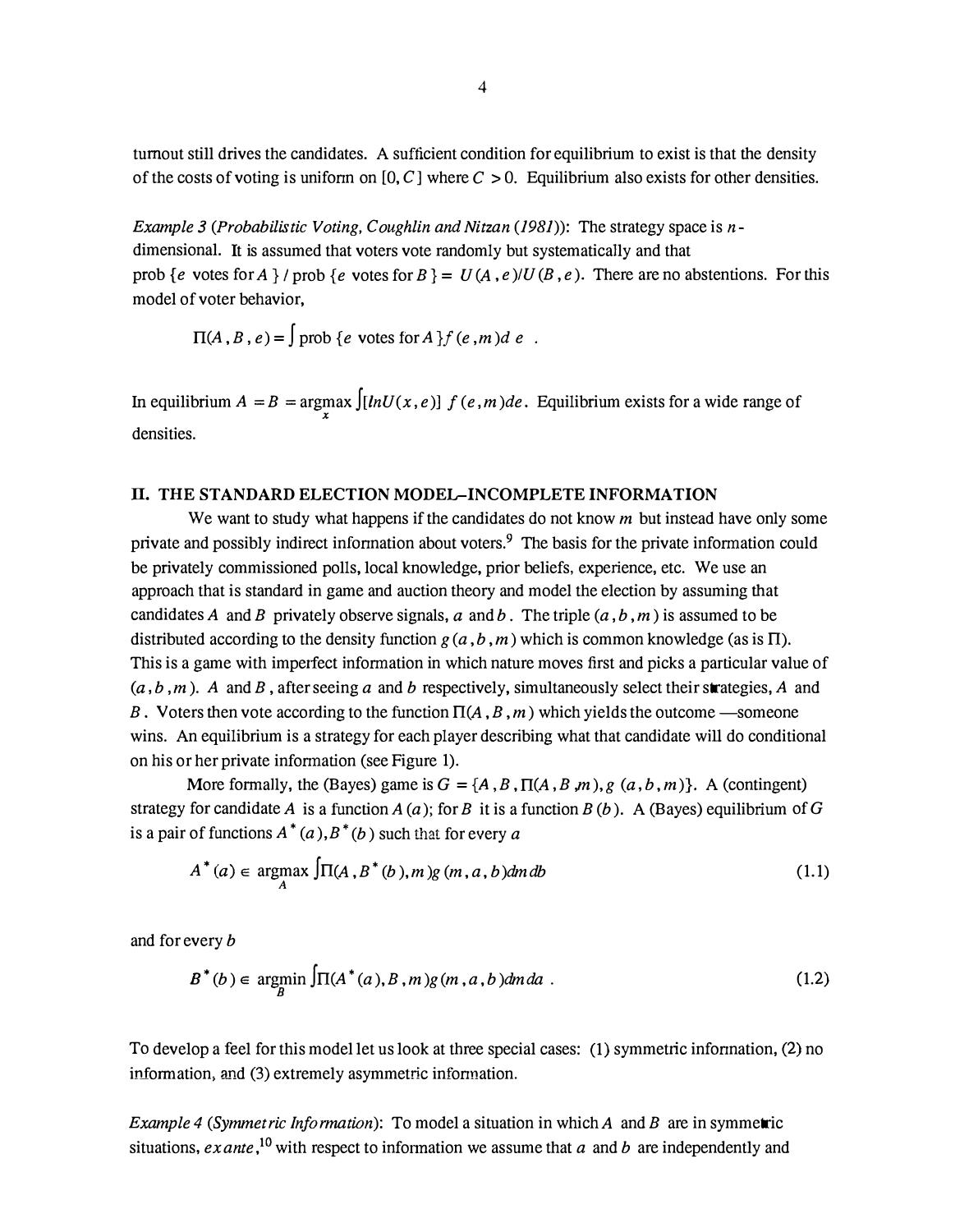identically distributed, given m. That is, we assume that  $g(m, a, b) = g<sup>1</sup>(a, m)g<sup>1</sup>(b, m)$ . For this informational structure there is a symmetric equilibrium in which  $A^*(s) = B^*(s) = C^*(s)$  for every signal  $s$ . Further, the *ex ante* expected probability that  $A$  wins is

$$
\int \prod C^*(a), C^*(b), m \lg^1(a, m)g^1(b, m) da db dm
$$

It is easy to see that this probability equals  $\frac{1}{2}$  in the absence of any other asymmetries. It is also true, however, that the *interim*<sup>11</sup> expected probability that A wins given a, defined as

$$
\int \Pi(A^*(a), B^*(b), m) g(a, b, m) db dm
$$

can be anything between 0 and 1. A similar observation can be made with respect to the  $ex$  post<sup>12</sup> expected probability that A wins given  $a$  and  $b$ , which is

$$
\int \prod [A^*(a), B^*(b), m) g(a, b, m) dm
$$

Example 5 (No Prior Information): To model a situation in which neither candidate possesses information we assume that  $a$  and  $b$  are distributed independently and identically and that both  $a$ and b are independent of m. In this case,  $g(a, b, m) = r(a)r(b)t(m)$  and in equilibrium  $A^*(a) = A^*$  and  $B^*(b) = B^*$ . That is, optimal strategies ignore the signals because, for example, given the signal  $a$ 

$$
A^*(a) \in \underset{A}{\text{argmax}} \int \Pi(A, B^*(b), m) \nu(b) t(m) db dm
$$

and the objective function is independent of  $a$ . One can simply redefine the probability of winning as  $I I^*(A, B) = \int \prod (A, B, m)t(m) dm$ . The game is now as in Section I with complete information. Neither player knows anything of importance that the other doesn't.

Example 6 (Asymmetrically Informed Candidates): To illustrate the extent to which information about the electorate can be valuable for a candidate, consider a case in which A is well informed and B knows very little. This might occur because A is the incumbent and knows the district while B is the challenger with very little experience. To capture this asymmetry we let  $g(a, b, m) = r(a, m)t(b)$ . B's signal provides no information while A's signal tells A something about  $m$ . In effect, the marginal density on  $m$  captures what both  $A$  and  $B$  know about the distribution of voters while the correlation between a and  $m$ , described by  $r($ ), determines the extent to which A is better informed than B. In equilibrium,  $B^*(b) = \hat{B}$  and for every realization of  $a, \int \Pi[A^*(a), \hat{B}, m] \vee (m, a) d \geq \frac{1}{2}$  (for most examples it is  $> \frac{1}{2}$ ). In an extreme case, if A is fully informed, then  $A^* = \hat{A}$  and  $\hat{A} \in \operatorname*{argmax}_{A} \Pi[A, \hat{B}, m]$ . Because  $\hat{B} \notin \operatorname*{argmax}_{B} \Pi[\hat{A}, B, m]$ , II  $[\hat{A}, \hat{B}, m] > \frac{1}{2}$ , and, therefore, information is valuable. This example illustrates that an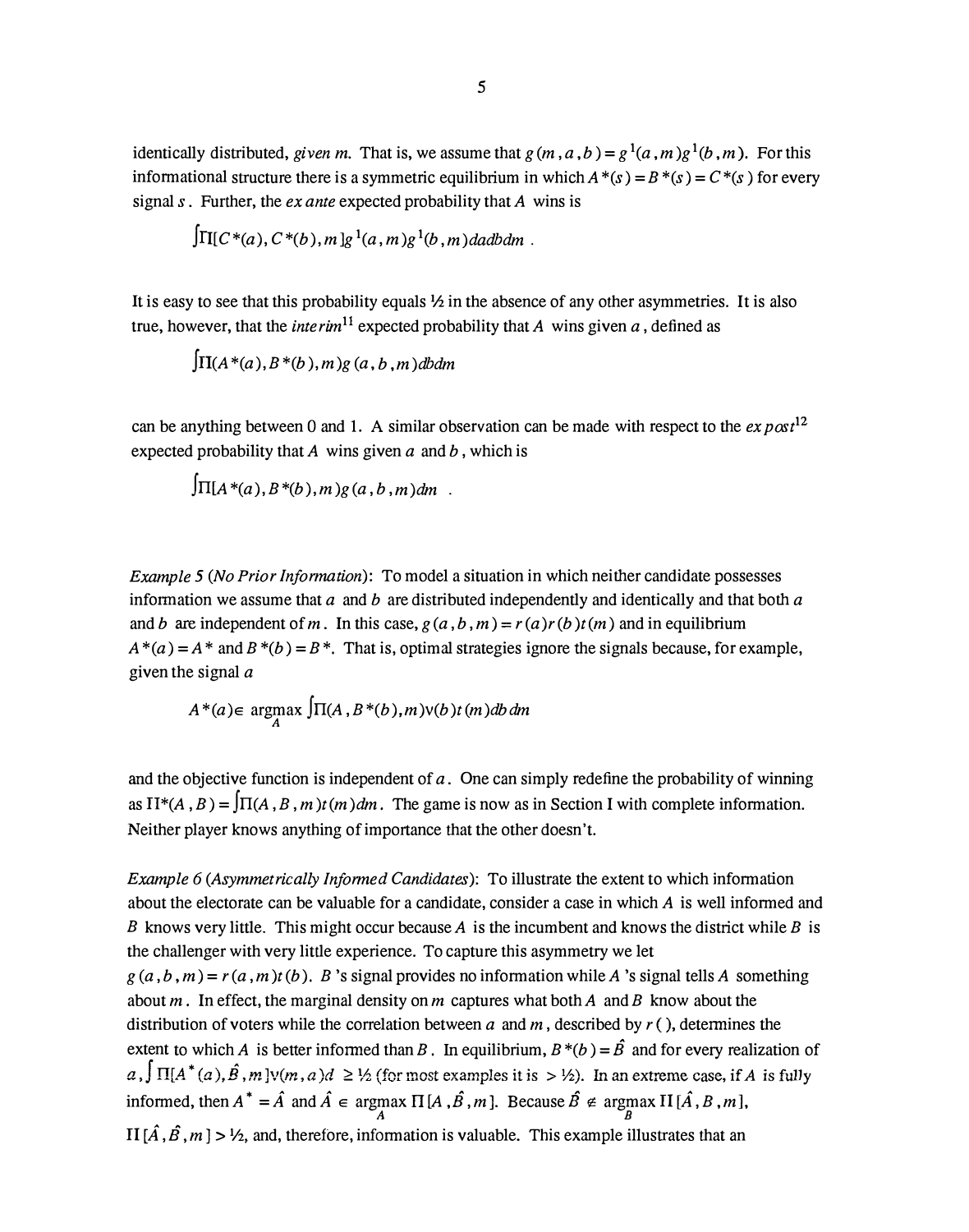incumbency advantage can be derived from the possession of better private information about the voting tendencies of the constituency to be served.

Since A 's equilibrium strategy depends on  $a$ , an outside observer could invert the relationship after observing the action  $A^*$ , compute  $A^{*-1}(A^*) = \{a \mid A^*(a) = A^*\}$ , and then use that information to update his prior. If  $A^{*-1}(A^*) = a^*$ , then the outside observer would know everything A does. If B could do this before the election  $^{13}$  then B could, presumably, minimize A 's informational advantage. The election process would be aggregating privately held information and the equilibrium might look like a rational expectations equilibrium. Counteracting this tendency is the fact that  $A$ , as a strategic player, will recognize that  $B$  can gain from information leakages and A will act to minimize the loss by choosing a different strategy.

There are at least two questions to be studied. Do elections aggregate information? Do informational considerations distort the strategic choices of candidates from those predicted by the standard model? As we will see the answers to such questions depend on institutional features like the timing of strategic choices, the existence of public polls, and the existence of future elections.

# III. THE TIMING OF STRATEGIC CHOICES

If the candidates can react to each other's electoral strategies they may be able to infer each other's private information which leads to information aggregation. This is the intuition behind rational expectations equilibria. To ascertain whether this intuition is valid in elections, we begin with the simplest election scenario. First candidates  $A$  and  $B$  simultaneously pick, respectively, strategies  $\alpha$  and  $\beta$ . After observing each other's choices, they choose again by simultaneously picking, respectively,  $A$  and  $B$ , at which point the voters vote. The timing structure is shown in Figure 2. The crucial assumption which generates the main theorem in this section, is that the first moves,  $(\alpha, \beta)$ , are free in the sense that voters vote only on the basis of A and B. In the economics literature this type of move has become known as *cheap talk* and its use can affect the outcome.<sup>14</sup> To analyze this new game, we need a tighter equilibrium concept than Bayes equilibrium, which allows us to see what occurs when one agent can infer something about the other's private information. We use the idea of a sequential equilibrium, the main feature of which is a requirement of sub-game perfection-a form of dynarnic rationality.

More formally, the game is  $G = \{A, B, \Pi(A, B, m)g(a, b, m)\}\$ . A (contingent) strategy for candidate A is a pair of functions  $\alpha(a)$  and  $A(\alpha, \beta, a)$ , and a (contingent) strategy for B is a pair of functions  $\beta(b)$  and  $B(\alpha, \beta, b)$ . A (sequential<sup>15</sup> Bayes) equilibrium of G is the 4-tuple of functions  $\alpha(a)$ ,  $\beta(b)$ ,  $A(\alpha, \beta, a)$ ,  $B(\alpha, \beta, b)$  such that for each a

$$
\alpha(a) \in \underset{\alpha}{\text{argmax}} \int \Pi[A(\alpha, \beta(b), a), B(\alpha, \beta(b), b), m]g(m, a, b) \, dmdb \tag{2.1}
$$

for each b

$$
\beta(b) \in \underset{\beta}{\text{argmin}} \int \prod [A(\alpha(a), \beta, a), B(\alpha(a), \beta, b), m] g(m \ a, b) d m d a , \qquad (2.2)
$$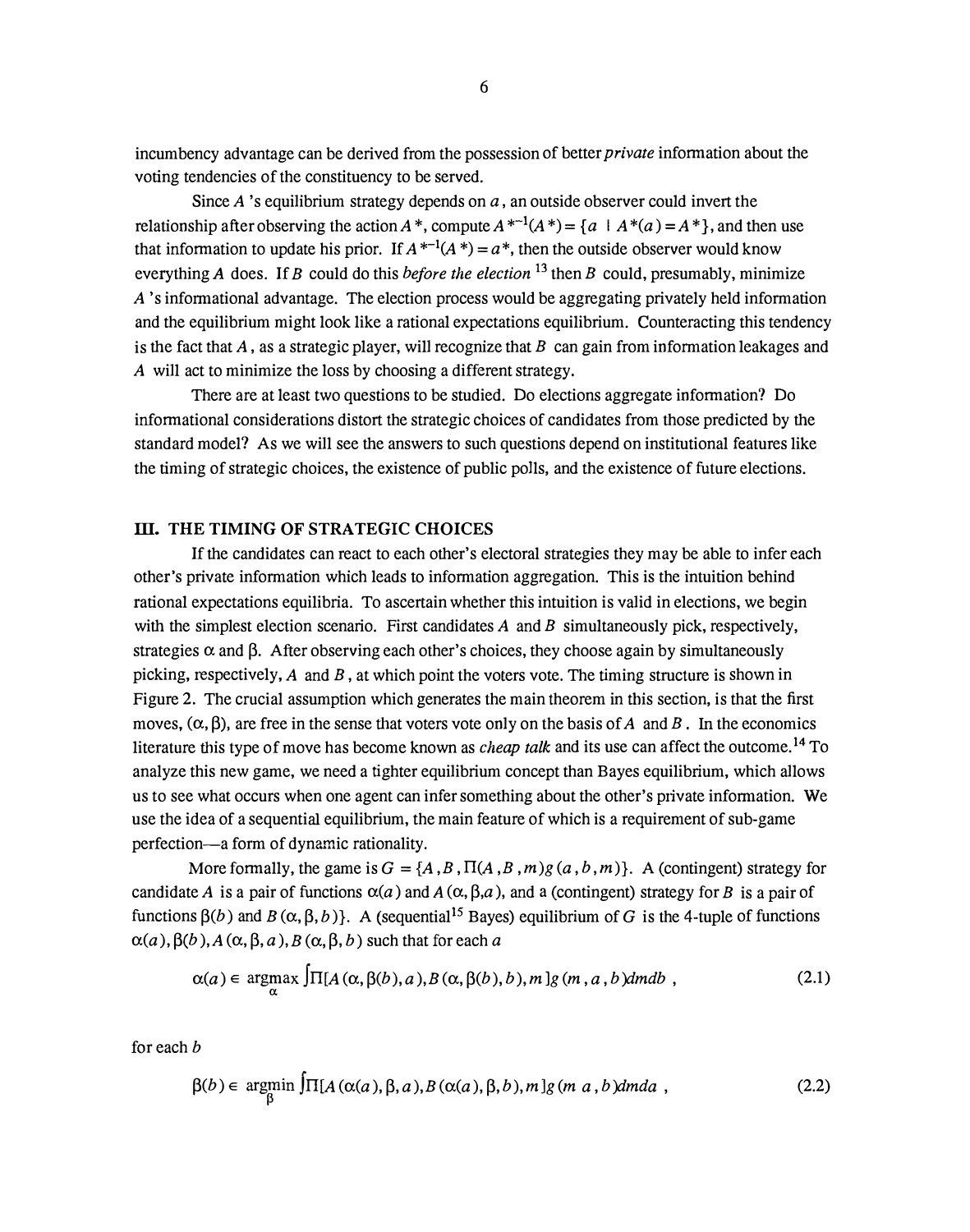for all  $\alpha$ , a and for all  $\beta$  such that  $\beta = \beta(b)$  for some b,

$$
A(\alpha, \beta, a) \in \underset{A}{\text{argmax}} \int \Pi[A, B(\alpha, \beta, b), m] g(m, a, b \mid \beta = \beta(b)) \, dm \, db \tag{2.3}
$$

and such that for all  $\beta$ , b and for all  $\alpha$  such that  $\alpha = \alpha(a)$  for some a,

$$
B(\alpha, \beta, b) \in \operatorname*{argmin}_{B} \int \Pi[A(\alpha, \beta, a), B, m] g(m, a, b \mid \alpha = \alpha(a)) \, d m \, da \tag{2.4}
$$

The key fact that we will observe in this model is that the equilibrium electoral outcomes are exactly the same as in the model of the previous section when no reaction is possible. That is, no information aggregation occurs and no advantage or disadvantage accrues to either candidate from their ability to react to the other. This is true since the equilibrium functions  $\alpha(a)$  and  $\beta(b)$  are constant, (termed pooling strategies), and no inferences can be made about private information. The intuition is this: if, say, A were to choose  $\alpha$  differently in different states of information then B, knowing this and being able to condition on that information, would be able to use that information and do better. Since this is a zero-sum game, when B does better A does worse. Anything A says can and will be used against her. Of course,  $A$  can anticipate that  $B$  will use the information and can scramble the signals by permuting the strategic choice of  $\alpha$  across signals. If B does not anticipate this then A will be better off because A would have misled B into using a sub-optimal strategy for the true state. Of course, B prevents this by ignoring A's  $\alpha$  strategy. In equilibrium, A cannot gain by separating (choosing different  $\alpha$  in different information sets) but can lose if B uses the information. In equilibrium, B cannot lose by ignoring any separation and can lose if A uses any attempt at inference by  $B$  against  $B$ .

For the reader who is unfamiliar with the machinery of Bayesian games, an example is helpful. Consider a simple form of Down's model (example 1 in Section 1) in which there are only two possible medians:  $m \in \{L, R\}$ . Assume that each candidate has only 2 strategies. That is,  $A, B, \alpha$ , and  $\beta$  belong to the set  $\{l, r\}$ . (It is not necessary that either  $l = L$  or  $r = R$  but they can be interpreted as such.) Finally, assume that B knows the value of  $m$  and that A does not. A believes the probability that  $m = L$  is  $\frac{1}{4}$ . The payoff function can be summarized in a payoff table for A.

$$
\Pi(A, B, L) = \begin{array}{c|c|c|c} & A \setminus B & l & r \\ \hline l & \frac{1}{2} & 1 \\ \hline r & 0 & \frac{1}{2} \end{array}
$$

and

$$
\Pi(A, B, R) = \begin{array}{c|c} & A \setminus B & l & r \\ \hline l & & \frac{1}{2} & 0 \\ \hline r & & 1 & \frac{1}{2} \end{array}
$$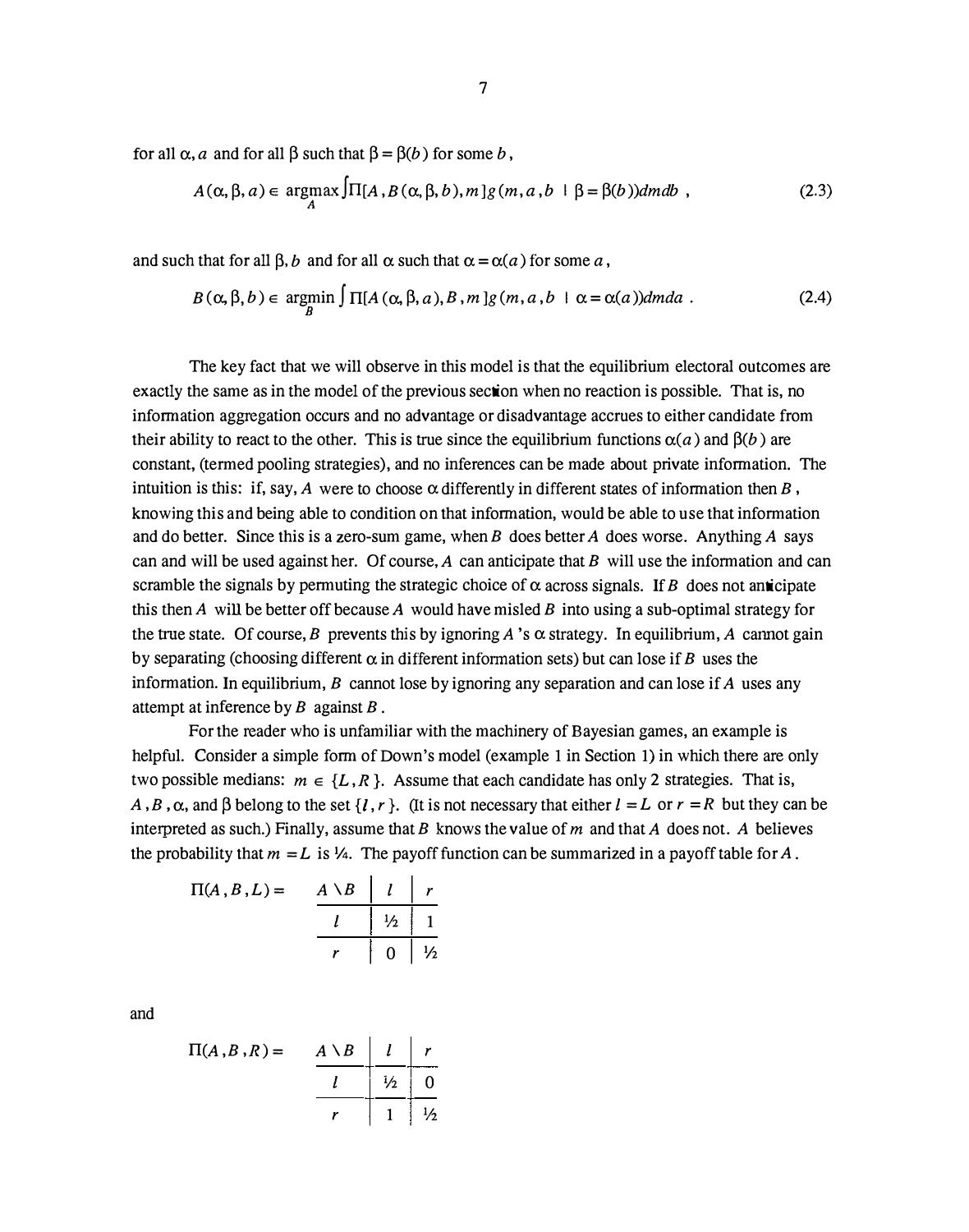The two-move game can then be thought of as follows:

Move 0: Nature Chooses m,

Move 1: B picks  $\beta \in \{l, r\}$ , A's choice is unimportant since A is uninformed,

Move 2: A picks  $A \in \{l, r\}$ , B chooses  $B = m$ .

Those who are familiar with the literature will note that this is just a very simple signaling game whose game tree and information sets are given in Figure 3. It is easy to compute that, even if mixed strategies are allowed (as long as A can differentiate between different mixtures), the only equilibria involve B pooling at move 1 and A picking r at move 2. B can pool by picking l whether the true state is L or R or by picking r whether the true state is L or R. Both strategies leave A uninformed. The equilibrium outcome is that B wins if  $m = L$  and there is a tie if  $m = R$ . This is identical to the outcome of a one (simultaneous) move game. The *ex ante* probability that  $B$  wins, calculated before B receives information, is  $\frac{5}{8}$  and the *ex ante* probability that A wins is  $\frac{3}{8}$ . One can interpret this as the advantage from being informed. It also indicates that there are gains from the acquisition of private information and suggests that an interesting variation, not studied in this paper, would be to let candidates buy information (e.g., pay for private polls) rather than simply begin with their information in hand.

To capture the simple intuition from this example in a more general theorem, we first need to handle some minor technical details that arise from the possibility of multiple equilibria. We will show that pooling at the first stage is an equilibrium strategy. That is, there are constant functions  $\alpha(a) = \alpha'$  and  $\beta(b) = \beta'$  which are the first part of a sequential equilibrium. There may also be other equilibria, but both candidates will be indifferent between these and the pooling equilibrium. To establish this, we must identify when non-pooling is inessential.

Definition: Let  $\alpha^*, \beta^*, A^*, B^*$  be an equilibrium satisfying (2). We say that  $\alpha^*$  is an essentially *pooled* strategy (a symmetric definition applies for  $\beta^*$ ) if and only if, for every  $a, b, \alpha, \beta, \alpha$  such that  $\alpha' = \alpha^*(a)$ ,  $\beta' = \beta^*(b)$ , and  $\alpha'' = \alpha^*(a'')$  for some  $a''$ ,

$$
\int \prod [A^*(\alpha, \beta, a), B^*(\alpha, \beta, b), m] g(m, a, b | \beta' = \beta^*(b)) \, d \, d \, d \, b
$$
\n
$$
= \int \prod [A^*(\alpha, \beta, a), B^*(\alpha, \beta, b), m] g(m, a, b | \beta' = \beta^*(b)) \, d \, d \, d \, b \tag{3.1}
$$

and

$$
\int \prod [A^*(\alpha', \beta', a), B^*(\alpha', \beta', b), m] g(m, a, b \mid \alpha' = \alpha^*(a)) \, d m d a
$$
\n
$$
= \int \prod [A^*(\alpha', \beta', a), B^*(\alpha'', \beta', b), m] g(m, a, b \mid \alpha' = \alpha^*(a)) \, d m d a \, . \tag{3.2}
$$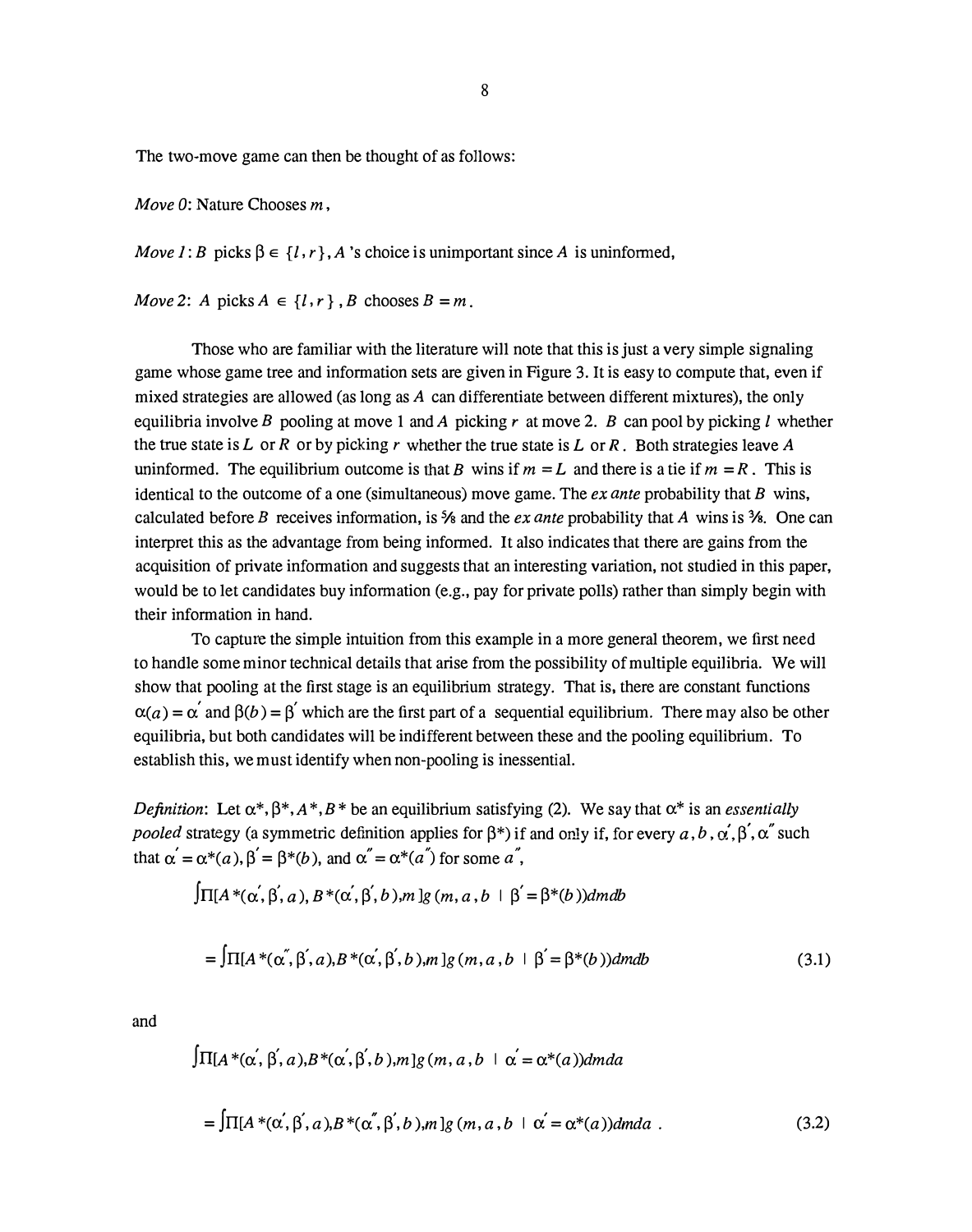That is, both A and B are indifferent between using the second-move strategy generated by  $\alpha^{'}$  and that generated by  $\alpha''$ . Also both candidates are indifferent between the original equilibrium and that created by replacing  $\alpha'$  with  $\alpha''$ .

We can now state the principle result of this section.

**Theorem 1:** If  $<\alpha$ (a),  $\beta$ (b), A ( $\alpha$ ,  $\beta$ , a), B ( $\alpha$ ,  $\beta$ , b) is an equilibrium of the election game satisfying (2), then  $\alpha(\cdot)$  and  $\beta(\cdot)$  are *essentially* pooled strategies.

*Proof*: Let  $\alpha^*, \beta^*, A^*, B^*$  satisfy (2). We prove  $\alpha^*$  is essentially pooled. The proof for  $\beta^*$  follows a symmetric argument. Let  $Z = {\alpha \mid \alpha^*(a) = \alpha \text{ for some } A}$ . If Z is a singleton then  $\alpha^*(\cdot)$  is a pooled strategy and we are done. So let  $\alpha', \alpha'', \in Z$  with  $\alpha' \neq \alpha''$ , let  $\alpha^*(a') = \alpha'$  and let  $\alpha^*(a'') = \alpha''$ . From (2.4) it follows that

$$
\begin{aligned} &\int \Pi[A*(\alpha', \beta', a), B*(\alpha', \beta', b), m]g(m, a, b \mid \alpha' = \alpha^*(a)) \, d\, \\ &\leq \int \Pi[A*(\alpha', \beta', a), B*(\alpha'', \beta', b), m]g(m, a, b \mid \alpha' = \alpha^*(a)) \, d\, \end{aligned} \tag{4.1}
$$

for all  $\lt \beta$ ,  $b >$  such that  $\beta' = \beta^*(b)$ . If we integrate (4.1) over all b we get, (remembering that  $\beta' = \beta^*(b)$ ),

$$
\int \prod_{A} (a^{*}(a^{'}\beta^{*}(b),a),B^{*}(a^{'}\beta^{*}(b),m)g(m,a,b \mid \alpha^{'}=\alpha^{*}(a)) \, d \, d \, d \, b
$$
\n
$$
\leq \int \prod_{A} (a^{*}(a^{'}\beta^{*}(b),a),B^{*}(a^{''}\beta^{*}(b),m))g(m,a,b \mid \alpha^{'}=\alpha^{*}(a)) \, d \, d \, d \, b \tag{4.2}
$$

Now (2.3) implies that, for all  $\beta'$  such that  $\beta' = \beta^*(b)$  for some b,

$$
\int \prod [A^*(\alpha', \beta', \tilde{a}), \beta^*(\alpha'', \beta', b), m] g(m, \tilde{a}, b \mid \beta' = \beta^*(b)) dmdb
$$

$$
\leq \int \prod [A^*(\alpha'', \beta', \tilde{a}), B^*(\alpha'', \beta', b), m] g(m, \tilde{a}, b + \beta' = \beta^*(b)) \, d \\ m \, db \tag{4.3}
$$

Integrating  $(4.3)$  over all b implies

$$
\int \prod [A^*(\alpha', \beta^*(b), \tilde{a}), B^*(\alpha'', \beta^*(b), b), m] g(m, \tilde{a}, b) dm db
$$

$$
\leq \int \prod [A^*(\alpha'', \beta^*(b), \tilde{a}), B^*(\alpha'', \beta^*(b), b, m)g(m, \tilde{a}, b) \, dm \, db \tag{4.4}
$$

Integrate (4.4) over  $\{a \mid \alpha^*(a) = \alpha'\}$  and use (4.2) to get

$$
\int \prod^* [A^*(\alpha', \beta^*(b), a), B^*(\alpha', \beta^*(b), b), m] g(m, a, b \mid \alpha' = \alpha^*(a)) dmdbda
$$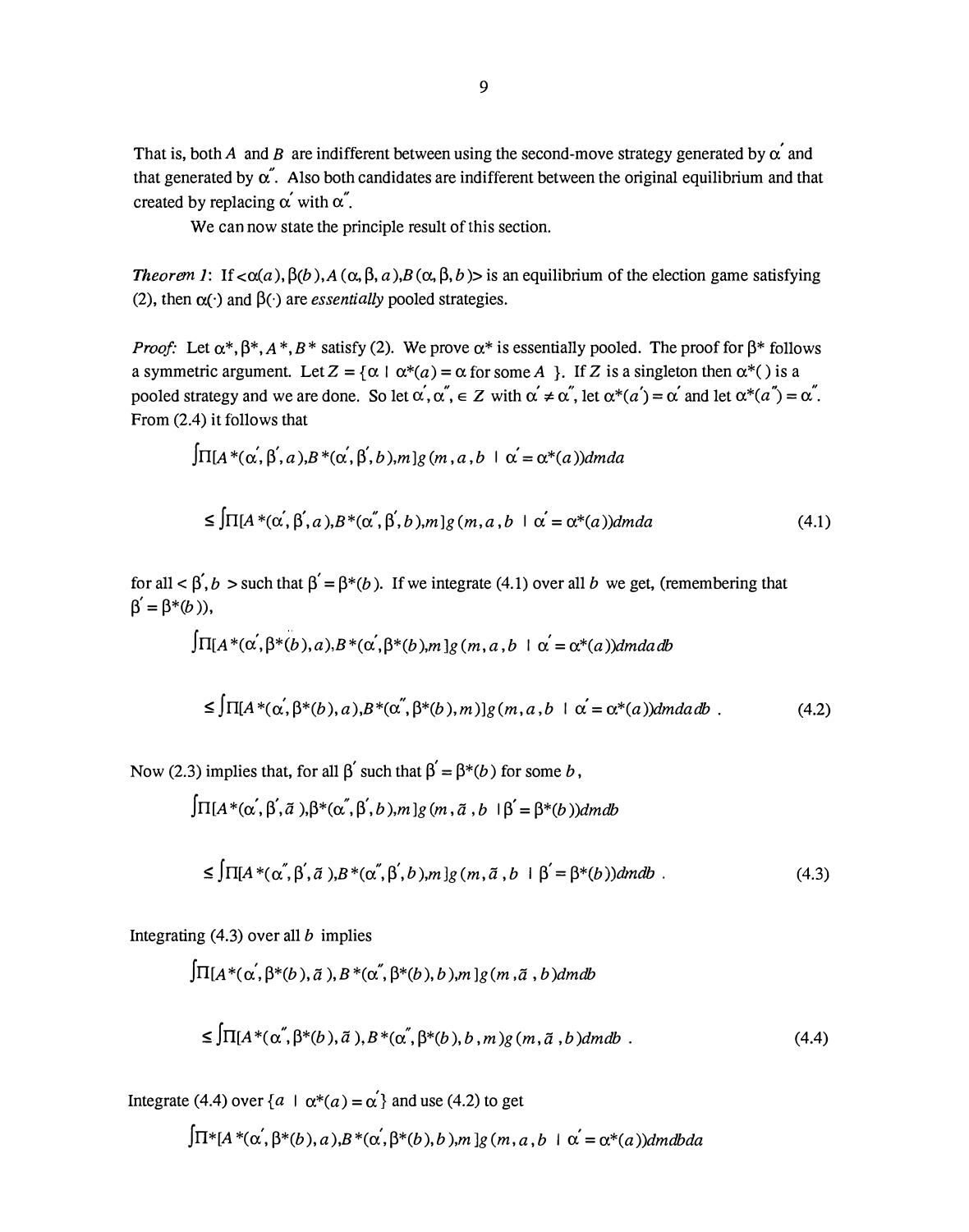$$
\leq \int \prod [A^*(\alpha'', \beta^*(b), a), B^*(\alpha'', \beta^*(b), b), m] g(m, a, b \mid \alpha' = \alpha^*(a)) \, d \, \text{mod} \, \text{mod} \, \tag{4.5}
$$

Now we must consider two cases.

*Case 1*:  $\exists b', \beta', a', a'', \alpha', \alpha''$  such that  $\alpha^*(a') = \alpha' \neq \alpha^*(a'') = \alpha''$  and  $\beta' = \beta^*(b')$  and at least one of the inequalities (4.1) or (4.3) is strict. Then (4.5) is strict and  $\exists$  at least one  $a^*$  such that  $\alpha' = \alpha^*(a^*)$  and

$$
\alpha' \notin \underset{\alpha}{\operatorname{argmax}} \int \Pi[A^*(\alpha, \beta^*(b), a^*), B^*(\alpha, \beta^*(b), b), m]g(m, a, b) \, dmdb.
$$

Therefore, (2.1) is contradicted which proves the theorem.

*Case 2:* For all  $a', a'', \alpha', \alpha'', \beta', b'$  such that  $\alpha' = \alpha^*(a'), \beta' = \beta^*(b'), \alpha'' = \alpha^*(a'')$  the inequalities (4.1) and (4.3) are equalities. Then by (3.1) and (3.2),  $\alpha^*(\cdot)$  and  $\beta^*(\cdot)$  are essentially pooled strategies. (Q.E.D.)

Although the ability to react to the strategy of one's electoral opponent and to take advantage of inferences about the opponent's private information is potentially beneficial, in equilibrium no leakage of information occurs because a candidate can only lose by allowing that to happen. The outcome of the electoral process is the same as it was in the one-move model of Section II. No aggregation of information occurs. It can also be shown that increasing the number of allowed responses or moves in the election process to more than two will not change the conclusions. The only strategy choice that will depend, in equilibrium, on one's private information is the last one. Nothing important happens until the last move. Rational expectations are *not* an equilibrium.

Corollary 1.1: The outcome of a T-move election (for T finite) is the same as the outcome of a 1move election.

Finally, it is important to observe that the simultaneity of the moves is crucial to some of the conclusions. Returning to the simple signaling example with two medians, if  $B$  had to choose  $B$ first and A could choose A after observing B's choice then there are two equilibria.

Equilibrium 1: B pools and picks r, A reacts by picking r also. In this case, the probability that A wins is  $\frac{1}{2}$  for each value of m. B's informational advantage has been lost because of the first move.

Equilibrium 2: B separates and chooses  $m$ . A matches  $B$ . Again the probability that  $A$ wins is  $\frac{1}{2}$  for each value of m and B has lost the informational advantage.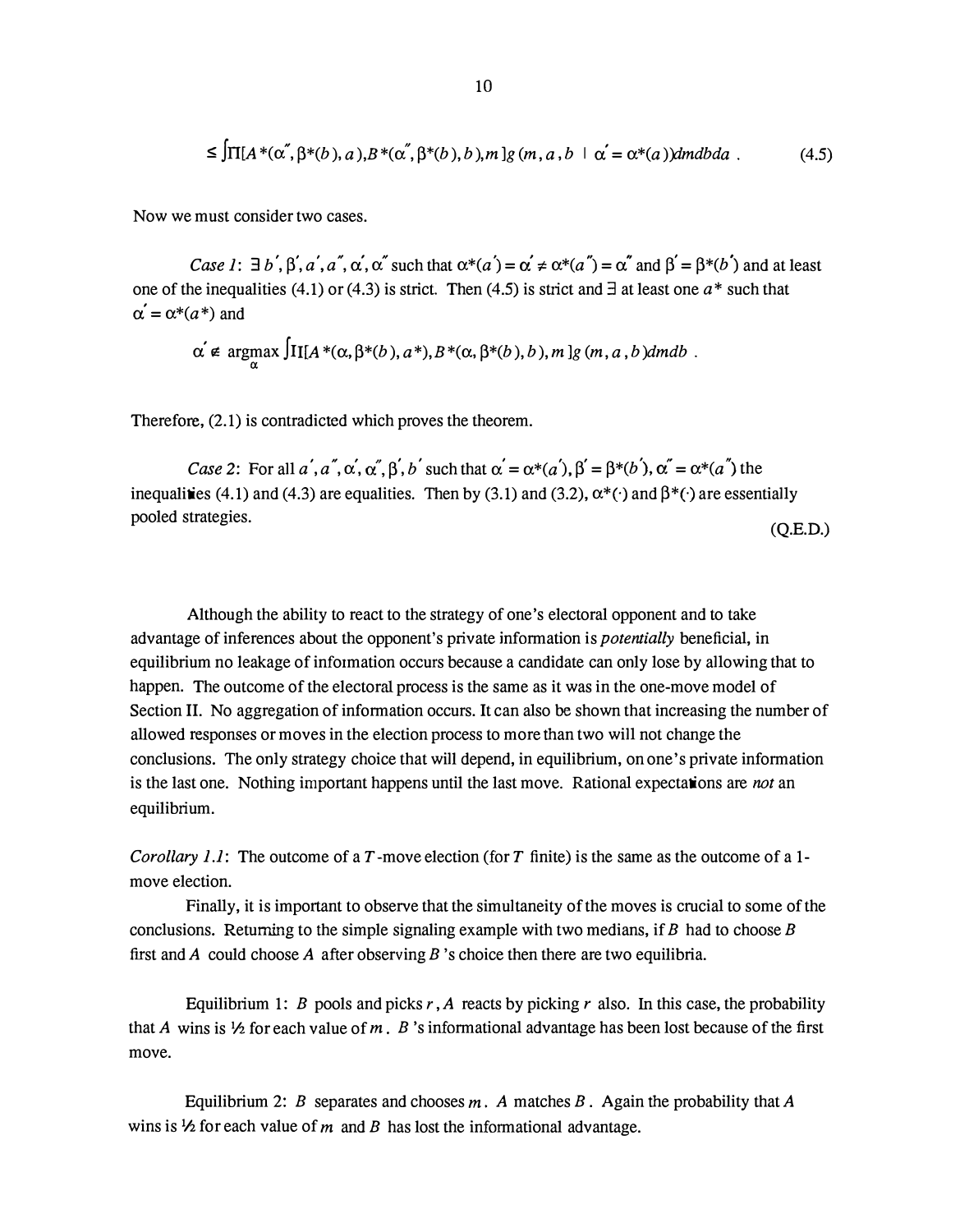Candidate A can guarantee at least a tie by matching  $B$  's move and, therefore,  $B$  neither gains nor loses from the revelation of the information. Whether information is aggregated in this case is indeterminate.

#### IV. POLLS

A very natural question to ask is whether the existence of public polls effect the aggregation of information. We modify the model in Section III by having a poll taken and the results publicly announced between the candidates' first and second moves. First, nature determines the private information by picking a and b. Next A and B simultaneously choose and announce  $\alpha$  and  $\beta$ . Then a poll is taken and the result p, which is the proportion of the voters who would vote for  $\overline{A}$ , is announced. While it would not be difficult to allow for polling errors, we avoid the extra notation and assume that the poll result is governed by a non-random relationship  $p = \rho(\alpha, \beta, m)$  which is common knowledge. After the poll results are announced,  $A$  and  $B$  choose strategies  $A$  and  $B$ , respectively. In accordance with the timing sequence shown in Figure 4, the election is then held and the outcome occurs.

A (sequential) equilibrium is a 4-tuple of conditional strategies  $\alpha(a)$ ,  $\beta(b)$ ,  $A(\alpha, \beta, p, a)$ ,  $B(\alpha, \beta, p, b)$  where

$$
A(\cdot) \in \underset{A}{\text{argmax}} \int \Pi(A, B(\cdot), m) g(m, a, b \mid \beta = \beta(b), p = \rho(\alpha, \beta, m)) dmdb \tag{5.1}
$$

$$
B(\cdot) \in \operatorname*{argmin}_{B} \int \Pi(A(\cdot), B, m)g(m, a, b \mid \alpha = \alpha(a), p = \rho(\alpha, \beta, m)) \, dmda \tag{5.2}
$$

$$
\alpha(a) \in \underset{\alpha}{\text{argmax}} \int \Pi[A(\alpha, \beta(b), \rho(\alpha, \beta(b), m), a), B(\alpha, \beta(b), \rho(\alpha, \beta(b), m), b), m]
$$
(5.3)  

$$
g(m, a, b) \, d \, m \, d \, b
$$

$$
\beta(b) \in \operatorname*{argmin}_{\beta} \int \prod [A(\alpha(a), \beta, \rho(\alpha(a), \beta, m), a), B(\alpha(a), \beta, \rho(\alpha(a), \beta, m), b), m]
$$
(5.4)  
g(m, a, b)dmda

The only difference between these relations and those in  $(2)$  is the fact that the choice of A and B is now conditioned on the information in the poll result, p, which can be affected by the choices of  $\alpha$ . and  $\beta$ .

Since the equilibrium conditions (5) are notationally complex and since the result we want to highlight is easier to understand in an example, we tum to a special case of the median voter model which is a bit more complex than that of Section III in that we allow three possible medians,  $m \in \{L', M', R'\}$ . Each candidate has 3 choices available where A, B,  $\alpha$ , and  $\beta$  all belong to the set  $\{L, M, R\}$ . (It is not necessary that either  $L' = L, M' = M$  or  $R' = R$  but our definition of  $\Pi$  will use that identification.) Finally, assume A knows the value of  $m$  and  $B$  does not but it is common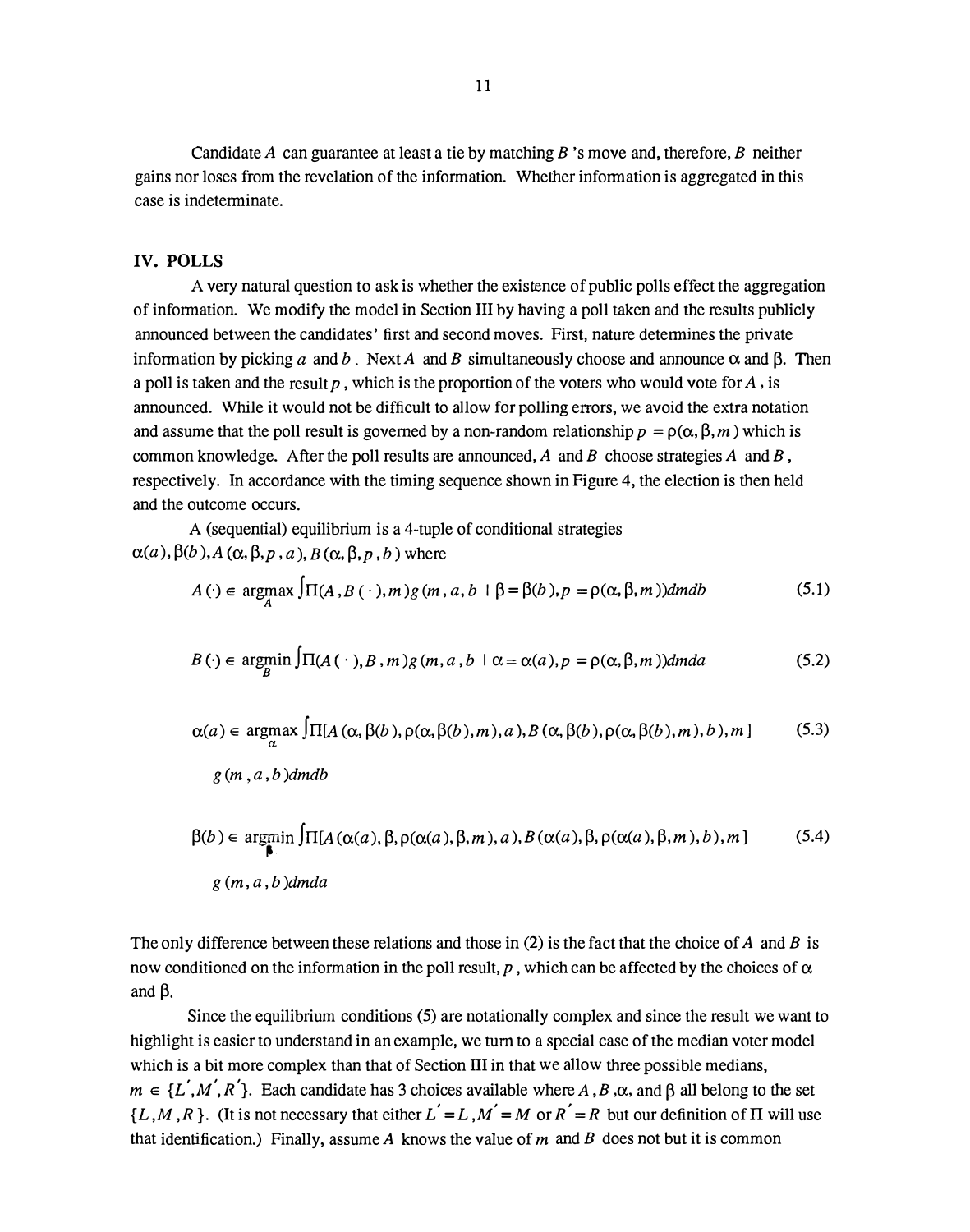knowledge that B believes the probability that  $m = L'$  is  $\frac{1}{2}$ , the probability that  $m = M'$  is  $\frac{1}{2}$  and the probability that  $m = R'$  is  $\frac{3}{6}$ . For our example,

$$
\Pi(A, B, m) =
$$

|               | if $m = L'$ |    |               |                     | if $m = M$    |              |               |                  | if $m = R$    |               |    |
|---------------|-------------|----|---------------|---------------------|---------------|--------------|---------------|------------------|---------------|---------------|----|
| $\setminus B$ |             |    |               |                     |               |              |               |                  |               |               |    |
| L             |             |    |               | $\lfloor L \rfloor$ | $\frac{1}{2}$ | $\mathbf{0}$ | $\frac{1}{2}$ | L                | $\frac{1}{2}$ | 0             |    |
| M             |             | りん |               | M                   |               | 1⁄2          | $\mathbf{1}$  | $\boldsymbol{M}$ |               | $\frac{1}{2}$ |    |
| R             |             |    | $\frac{1}{2}$ | $\boldsymbol{R}$    | $\frac{1}{2}$ | $\mathbf{0}$ | $\frac{1}{2}$ | $\boldsymbol{R}$ |               |               | 场. |

Finally, let the function that determines the poll result be the same as the function that determines the electoral outcome. That is, let<sup>16</sup>  $p = \rho(\alpha, \beta, m) = \Pi(\alpha, \beta, m)$ .

To provide a benchmark, let us first examine the outcome when there is no poll. Using the model in Section III, it is easy to compute that the equilibrium would involve A pooling in the choice of  $\alpha$ . At the second move, A chooses L if  $m = L'$ , M if  $m = M'$  and R if  $m = R'$ . B's choice of  $\beta$  is unimportant (B is uninformed). B chooses M at the second move. The ex ante probability that  $A$ , the informed candidate, wins is  $\frac{3}{4}$ .

To understand the equilibrium with the poll, we need to work our way back from the last move to the first. At the second move, A chooses  $m$  no matter what has happened earlier.  $B$ extracts as much information as possible from the signals  $b, \alpha, \beta$ , and p and then chooses the position with the highest probability of being the true median. More formally, for each possible pair of first period choices,  $\alpha$  and  $\beta$ , we can calculate B's information after the poll and, therefore, B's strategy choice in period 2. B's information and strategy choices are summarized thus:

| $\alpha \setminus \beta$<br>L |                  | M   | R                |  |
|-------------------------------|------------------|-----|------------------|--|
|                               |                  |     | L                |  |
|                               |                  | L   | $\boldsymbol{M}$ |  |
| L                             | LMR              | M R | R                |  |
|                               | L                |     | LM               |  |
| $\boldsymbol{M}$              | M R              | LMR | R                |  |
|                               | L                |     |                  |  |
|                               | $\boldsymbol{M}$ | LM  |                  |  |
| R                             | R                | R   | L M R            |  |

where, for example, the entry for  $(\alpha, \beta) = [L, M]$  means that if  $m = L$  then B knows that  $m = L$  and B plays L, but if  $m = M$  or R then B knows that  $m \in \{M, R\}$  and B plays M. (The horizontal configurations are the information sets and the bold faced letter is the strategic choice.)

Given that we know A's and B's second move choices conditional on the true state  $m$  and the first move choices, we can now compute the best first move choices for each. The following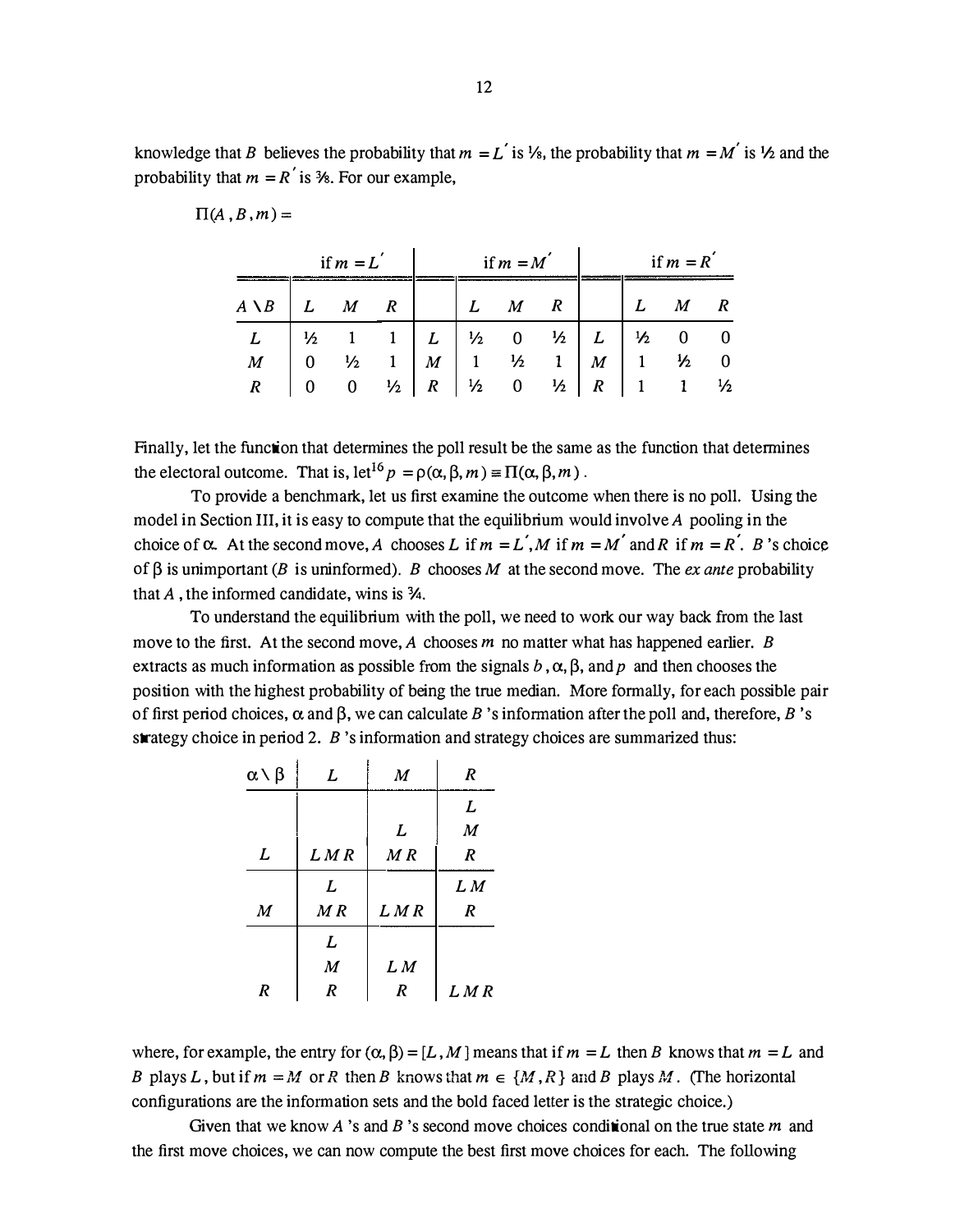table summarizes the best responses by  $A$  to a choice of  $\beta$  for each possible median.

| $median \setminus \beta$ |     | M   | R   |
|--------------------------|-----|-----|-----|
|                          |     | MR  | RM  |
| $\boldsymbol{M}$         | LMR | LMR | LMR |
|                          | I M | I M |     |

Thus, if A knows that the median is R<sup>'</sup> and B has chosen  $\beta$  equal to L then A is indifferent between responding with an  $\alpha$  of L or M. Since A is "better off" if B can learn nothing from A 's choice of  $\alpha$ , A should pool. A quick examination of the previous table will show that A can pool with a best response by matching B 's choice. For example, if  $\beta$  is R then  $\alpha$  should be R, no matter what the true median is. This matching and pooling choice also minimizes the information that  $B$  can extract from the process since  $p = \frac{1}{2}$  for every *m* when the first moves are the same. *B* learns nothing from the first moves or from the poll.

We can also calculate B's best response to any  $\alpha$  given that A pools. The following table summarizes the payoffs to A for each pair of first move choices.

| $\alpha \setminus \beta$ |                | M           | R         |  |  |
|--------------------------|----------------|-------------|-----------|--|--|
| L                        | $3/4^x$        | 11/16       | $8/16^o$  |  |  |
| M                        | 11/16          | $12/16^{x}$ | $9/16^o$  |  |  |
| R                        | $8/16^{\circ}$ | 9/16        | $3/4^{x}$ |  |  |

We have identified A 's best response in each column with an  $x$  and have identified B 's best response in each row with an  $\sigma$ . The important observation is that there is no pure strategy equilibrium! A always moves to prevent B from learning anything by matching B's position and B always moves to separate his position from A's to generate information. There is, however, a mixed strategy equilibrium to this game. In particular one can show, using the previous table, that if the probability that A chooses  $\alpha$  equal to L is  $\frac{1}{2}$  and equal to R is  $\frac{1}{2}$ , and if B uses the same mixed strategy then that is an equilibrium. A still pools but B can extract, with positive probability, some information by using a mixed strategy. When  $\alpha$  and  $\beta$  are different (which will happen  $\frac{1}{2}$  the time) B will be able to infer the true median. The *ex ante* probability that A wins is  $\frac{1}{2}$  which is less than the probability without the poll. A still retains an advantage from being better informed and A can still mask her private information by using a pooling strategy but her advantage is reduced through the existence of the public poll. An interesting study, which we do not pursue here, would analyze the tradeoffs between private and public polls, and the incentives for the provision of either, especially if polling is costly.

In the more general model the main features of the example survive. That is, as long as there are some first period moves by one candidate given the first move of the other candidate, which lead the poll to generate useful information for some  $m$ , then (1) there are no pure strategy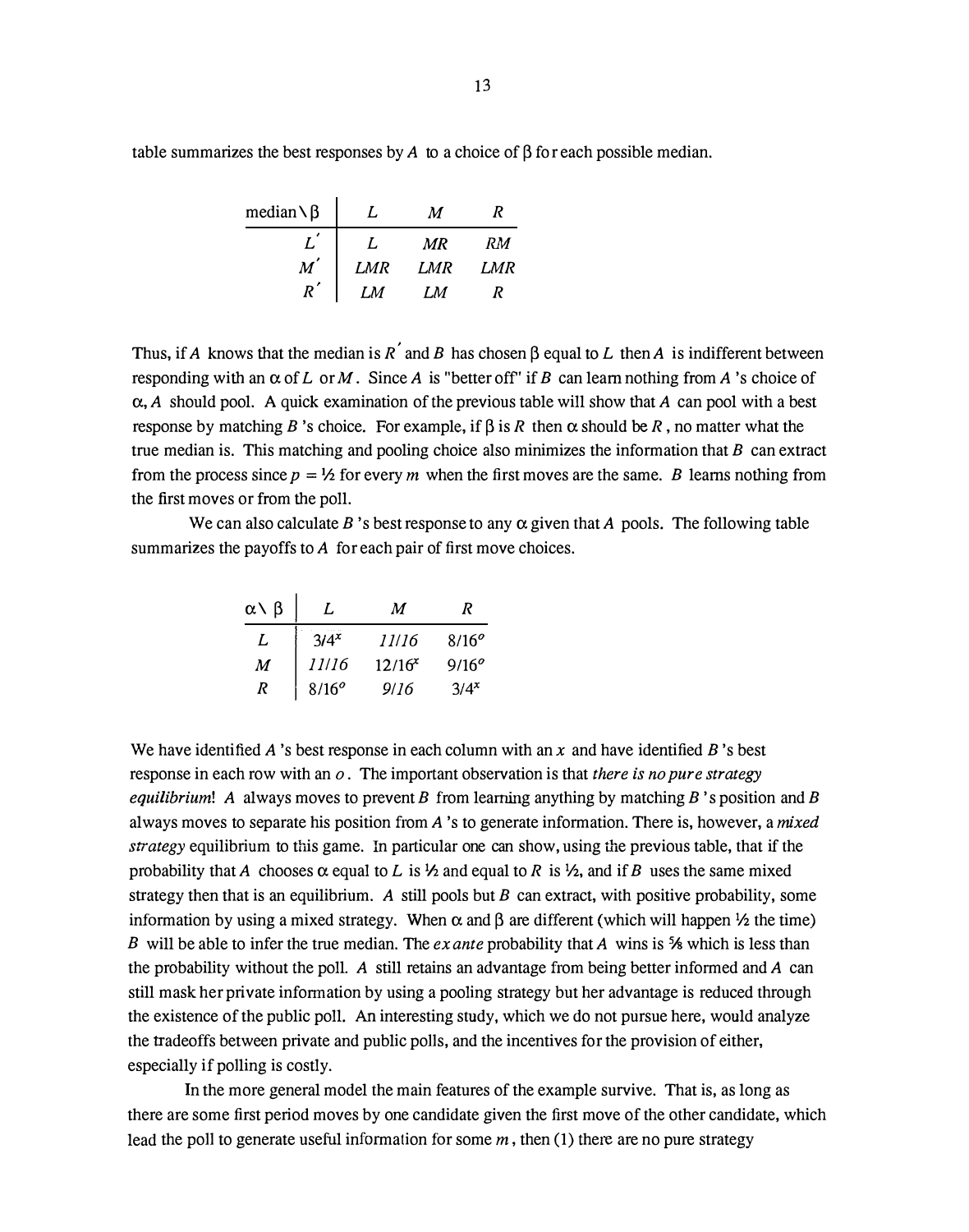equilibria, (2) candidates mask their own private information up to the election, but (3) information aggregation does occur. Let

$$
\psi(\alpha', \beta', a) = \int \Pi[A(\alpha', \beta', \rho(\alpha', \beta', m), a), B(\alpha', \beta', \rho(\alpha', \beta', m), b), m]
$$
  
g(m, a, b)dmdb

where  $A(\cdot)$  and  $B(\cdot)$  satisfy (5.1) and (5.2). Hence  $\psi$  is the indirect utility to A of the last period game given  $a$ . If there are multiple equilibria in (5), each candidate is indifferent between them because of the zero-sum nature of the game. Therefore,  $\psi$  is well-defined.

*Definition*: We say that the poll can generate useful information for A if for all  $\beta$  there is an  $\alpha$  such that

$$
\int \psi(\alpha,\beta,a)da > \int \psi(\beta,\beta,a)da.
$$

For example, if  $\rho$  were constant for all  $\alpha$  and  $\beta$  then it could generate no useful information. If there is some  $\beta$ , such that (6) is false for all  $\alpha$  then B can, by choosing that  $\beta$ , ensure that the probability that he wins is at least as high as it would be without the poll. A poll such that  $\rho$  is identical to  $\Pi$ , as in the example, can generate useful information for one of  $A$  or  $B$  as long as both are not already fully informed.

Theorem: If  $p(\alpha, \alpha, m)$  is constant in m and if  $\rho$  can generate useful information then there is no equilibrium where  $\alpha$  and  $\beta$  are pooled pure strategies.

*Proof*: Suppose that  $\alpha'$  and  $\beta'$  are part of an equilibrium. Then

$$
\int \psi(\alpha', \beta', a) da \ge \int \psi(\beta', \beta', a) da = \int \phi(a) da,
$$

where

$$
\phi(a) = \int \prod [A(a), B(b), m] g(m, a, b) dmdb
$$

and where  $A(\cdot)$  and  $B(\cdot)$  satisfy (1). Also, using a symmetric construction for B,

$$
\int \psi(\alpha', \beta', a) da \leq \int \psi(\alpha', \alpha', a) da = \int \phi(a) da.
$$

Therefore

$$
\int \psi(\alpha', \beta', a) da = \int \phi(a) da . \tag{7}
$$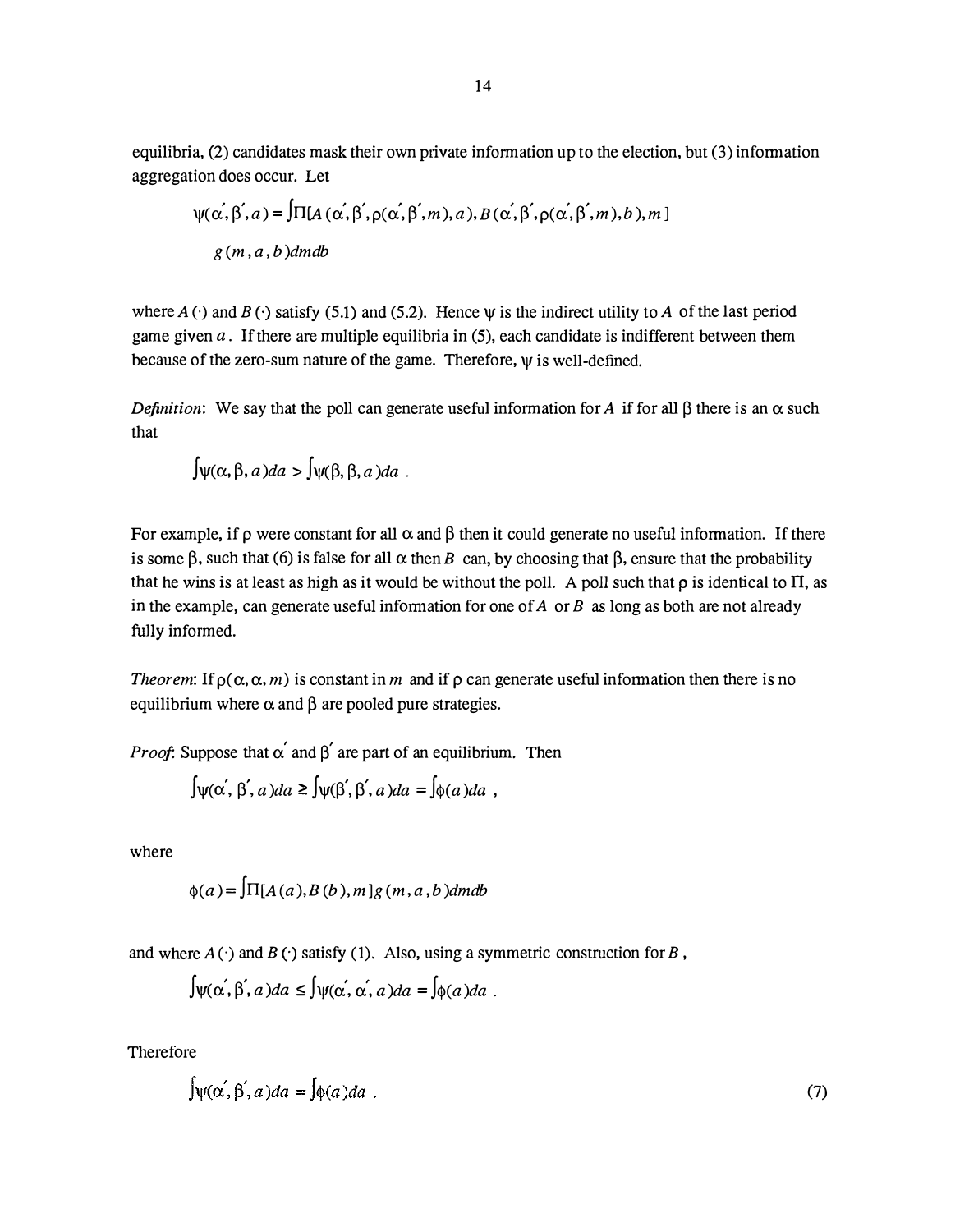But if  $p()$  can generate useful information, there is an  $\alpha$  such that

 $\int \psi(\hat{\alpha}, \beta', a)da > \int \psi(\beta', \beta', a)da = \int \phi(a)da$ 

Therefore there is  $\hat{\alpha}$  such that

$$
\int \psi(\alpha', \beta', a) da \ge \int \psi(\hat{\alpha}, \beta', a) da > \int \psi(\beta', \beta', a) da ,
$$

which contradicts (7).

(Q.E.D.)

*Corollary:* Under the hypothesis of the theorem there is an equilibrium where  $\alpha$  and  $\beta$  are mixed strategies and, for some realizations of those strategies, information is aggregated.

With public polling, candidates that are not initially fully informed make their second period moves with more information than in the one-shot election analyzed in Section IL An interesting question is whether a sequence of free moves, say  $\alpha_1, \alpha_2, \ldots$ , and a sequence of polls,  $\rho_1, \rho_2, \ldots$ , converge to full information revelation and, therefore, to a fully informed rational expectations equilibrium. This remains an open question.

#### V. SEQUENCES OF ELECTIONS

To this point, all preliminary moves of the candidates are free of commitment or cost. That fact plus the zero-sum nature of the game leads candidates to choose pooling strategies up to the last move so as not to leak information to an opponent. If, on the other hand, an election is held after each move, opportunity costs become important. A candidate must assess the **trade-off between** the increase in the probability of winning the current election, by being responsive to the private information, and the decrease in the probability of winning the next elections, by revealing the information to the opponent. In contrast to our previous models, the existence of the trade-off can lead a candidate to a non-pooling strategy which allows some private information to pass to the opponent. The trade-off may also lead a candidate to not exploit fully an informational advantage today so as to preserve that advantage for tomorrow.

To see how non-pooling strategies are sustained, we use the simplest modification of the earlier models that allows us to study the phenomenon. The election scenario, described in Figure 5, has A and B first choosing positions  $\alpha$  and  $\beta$ , respectively. An election is then held and the outcome occurs according to the function  $\Pi(\alpha, \beta, m)$ . The outcome is common knowledge. The candidates then choose  $A$  and  $B$ , respectively, and another election determines the outcome according to  $\Pi(A, B, m)$ . We assume that m does not change between elections, although it is easy to accommodate a situation in which the m in period 1 and the m in period 2 are believed to be correlated.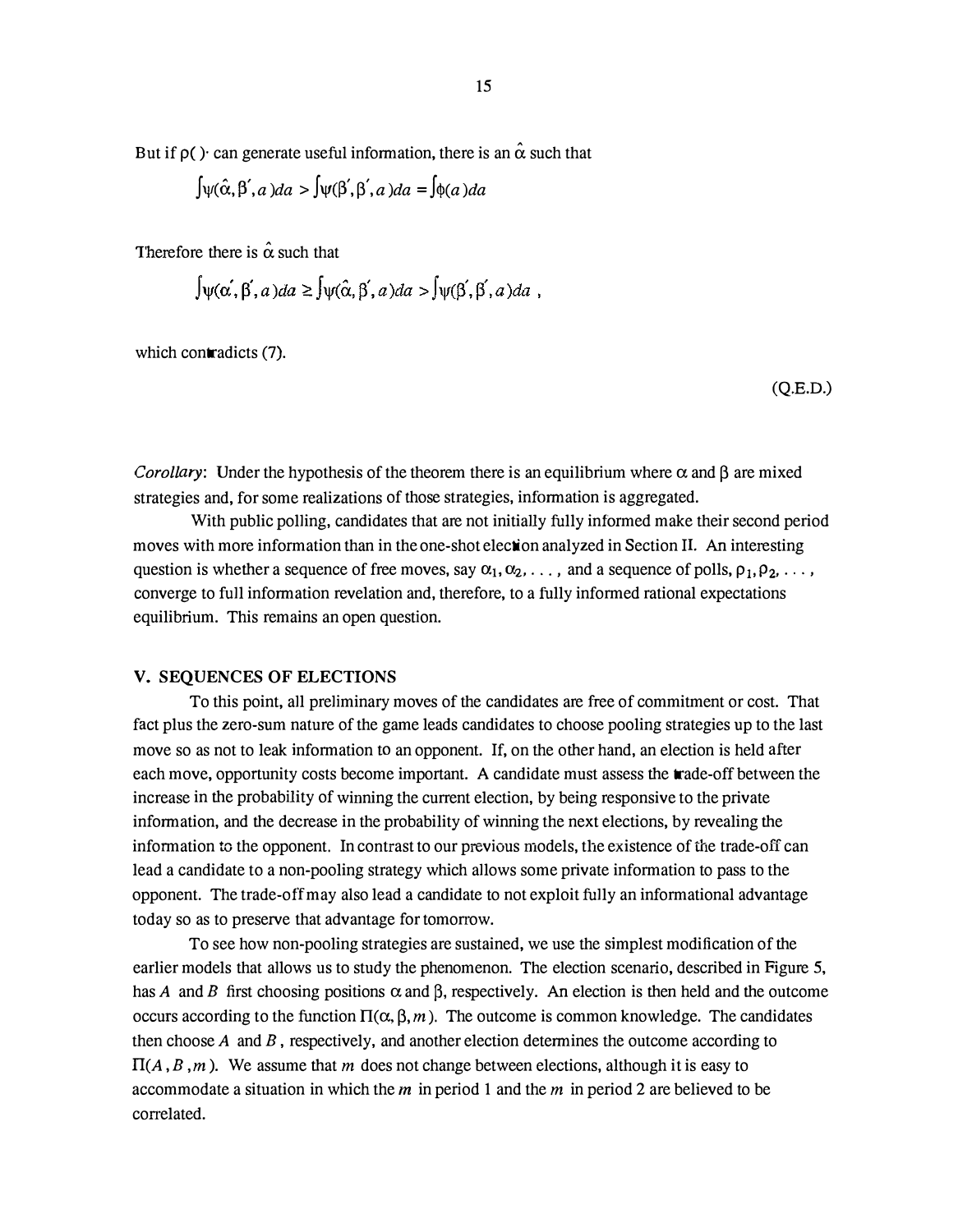Since sequences of elections have not been regularly analyzed in the literature, we must make some assumptions to complete the model. In particular we assume that (1) candidates have no time preference, (2) the value of winning is constant over time, and (3) the value of losing is constant over time. Taken together these imply that each expected utility maximizing candidate wishes to maximize the sum of the probabilities of winning.

The equilibrium of the game is a 4-tuple of strategies  $<\alpha(a)$ ,  $\beta(b)$ ,  $A(\alpha, \beta, p, a)$ ,  $B(\alpha, \beta, p, b)$  > where p is the outcome of the first election, such that for all p such that  $p = \Pi(\alpha, \beta, m)$  for some  $\alpha = \alpha(a)$  and  $\beta = \beta(b)$ , it is true that for all  $\alpha, a$ , for all  $\beta$  such that  $\beta = \beta(b)$ for some b

$$
A(\cdot) \in \underset{A}{\text{argmax}} \int \prod [A, B(\alpha, \beta, p, b), m] g(m, a, b \mid \beta = \beta(b), p = \Pi(\alpha, \beta, m)) dmdb
$$

for all  $\beta$ , b, for all  $\alpha$  such that  $\alpha = \alpha(a)$  for some a,

$$
B(\cdot) \in \underset{B}{\text{argmax}} \int \prod [A(\alpha, \beta, p, a), B, m] g(m, a, b \mid \alpha = \alpha(a), p = \Pi(\alpha, \beta, m)] dmda
$$

for all a

$$
\alpha(\cdot) \in \underset{\alpha}{\operatorname{argmax}} \int \Pi(\alpha, \beta(b), m) + \Pi[A(\alpha, \beta(b), \Pi(\alpha, \beta(b), m), a),
$$

$$
B(\alpha, \beta(b), \Pi(\beta(b), m), b), m \,] g(m, a, b) \, d \, d \, d \, b
$$

for all  $b$ 

$$
\beta(\cdot) \in \underset{\beta}{\text{argmax}} \int \Pi(\alpha(a), \beta, m) + \Pi[A(\alpha(a), \beta, \Pi(\alpha(a), \beta, m), m),
$$
  

$$
B(\alpha(a), \beta, \Pi(\alpha(a), \beta, m), m)g(m, a, b) \, dm \, da
$$

To keep the analysis as simple as possible, we re-examine the example used in section III to see what new behavior can occur. Recalling that candidate A was fully informed as to which of three possible medians was the true one, it is easy to see that in the second election A will still fully exploit that information and will choose  $A = L$  if  $m = L'$ , etc. The question is what will A do in the first election?

Suppose  $A$  follows a pooling strategy in equilibrium. We can compute  $A$  's total payoff from each pair of first election strategies,  $\alpha$  and  $\beta$ , where the computations of the choices A, B and the payoffs for the second election are identical to those in Section IV. The total payoffs to A , conditional on  $\alpha$ ,  $\beta$ , and *m*, are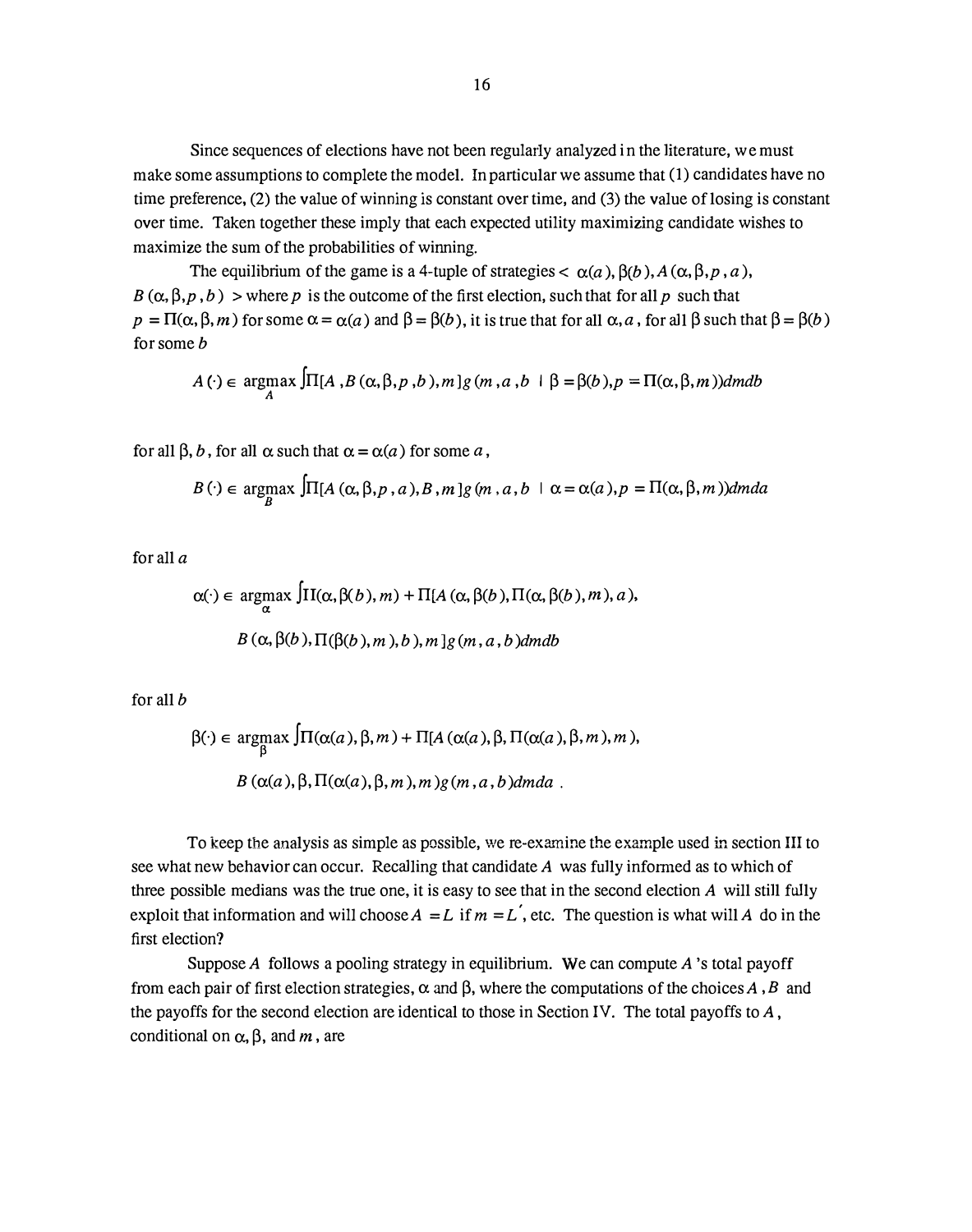| if $m = L'$              |  |  |  | if $m = M'$ |                                                                                                                                                                       |  | if $m = R^{\prime}$ |  |  |
|--------------------------|--|--|--|-------------|-----------------------------------------------------------------------------------------------------------------------------------------------------------------------|--|---------------------|--|--|
| $\alpha \setminus \beta$ |  |  |  |             | L M R L M R L M                                                                                                                                                       |  |                     |  |  |
|                          |  |  |  |             | L   $V_2 + 1^x$ 1 + $V_2$ <sup>x</sup> 1 + $V_2$   $V_2 + V_2$ 0 + $V_2$ $V_2 + V_2$   $V_2 + 1$ 0 + 1 0 + $V_2$                                                      |  |                     |  |  |
|                          |  |  |  |             |                                                                                                                                                                       |  |                     |  |  |
|                          |  |  |  |             | R $\begin{vmatrix} 0+1/2 & 0+1 & 1/2+1 \end{vmatrix}$ $\begin{vmatrix} 1/2+1/2 & 0+1/2 & 1/2+1/2 \end{vmatrix}$ $\begin{vmatrix} 1+1/2 & 1+1/2 & 1/2+1 \end{vmatrix}$ |  |                     |  |  |

An x identifies  $\vec{A}$  's best replay(s) in each column. It is easy to see that the only possible pooling equilibrium is  $\alpha = M$ . But then, B's best response is R. Therefore, pure pooling is not an equilibrium of the sequential election game. There is one partially pooling equilibrium.  $\beta = M$ ,  $\alpha = (M, M, R)$  and there is one separating equilibrium  $\beta = M$ ,  $\alpha = (L, M, R)$ . In this example, then, the private information held by  $A$  is simply not valuable enough to protect and so  $A$ chooses  $\alpha$  to maximize the probability of winning election number 1. This tendency to separate would be reinforced if candidate A had a time preference (a discount rate less than 1) since then  $\beta = M$ ,  $\alpha = (L, M, R)$  is the only equilibrium.

It is not generally true, however, that candidates necessarily follow separating strategies in the first election. To see why consider our example but with different prior beliefs. In particular, suppose it is common knowledge that B believes the prob ( $m = L'$ ) = ½, the prob ( $m = M'$ ) = ¾, and the prob  $(m = R') = 1/8$ . Now the unique sequential equilibrium has first election components of  $\beta = L$  and  $\alpha = (L, M, M)$ . This is a partially separating strategy since  $\alpha(R) = M$ . If A were to separate, then A would win the first election (if  $m = M'$  or R') but A would reveal the information and tie the second. If A pools, then A wins the first when  $m = M'$  or R' and also wins the second if  $m = R'$  since B would choose M in the second.

In general, with many possible medians (say the whole real line)  $\vec{A}$  can, by choosing just to the side of  $B$  on which the real median lies, protect her information and win the current election. Whether this can go on forever is unknown.

It does seem to be a general result that the informed candidate will not completely pool since full separation would be preferred to full-pooling. The intuition is simple for the case of a fully informed candidate versus an uninformed candidate. In a pooling equilibrium (since  $A$  must act as uninformed) the probability A wins in period 1 is  $\frac{1}{2}$ . Further, since some information may leak the probability that A wins in period 2 is less than what it would be if no information leaked. If A were to fully separate in equilibrium then the probability  $\vec{A}$  wins the first election is the same as if no information has leaked. The probability A wins the second is  $\frac{1}{2}$  since both candidates are fully informed. A is therefore better off separating. Complete pooling is not an equilibrium.

A sequence of elections, then, can lead to the aggregation of information both from the election results and from a leakage of information from candidates who cannot afford to risk losing today's election in order to protect that information for the next election. A theorem remains to be provided for the general case.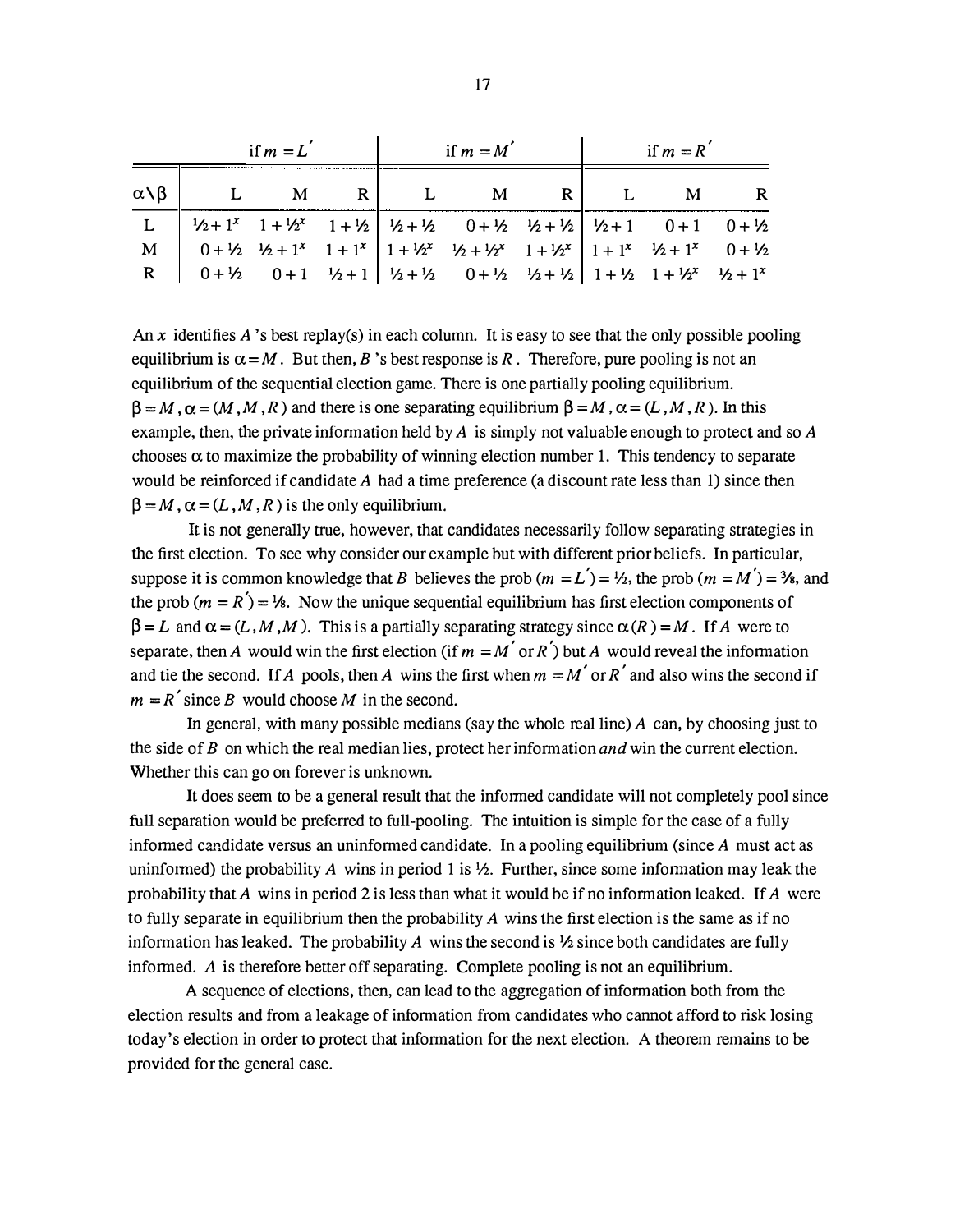#### VI. SUMMARY AND OBSERVATIONS

We have learned several facts about information in elections. First, and perhaps least surprising, we have seen that private information is valuable to candidates because it can raise the probability of being elected, in a symmetric equilibrium, to above 0.5.

Second, we found that, even if candidates can react to their opponent's strategic choices and make inferences about their opponent's private information, no information aggregation occurs because no candidate will follow a strategy that will allow their information to leak. They all follow an essentially pooling strategy. The positive benefit due the private information and the constantsum nature of the election game provide strong incentives to each candidate to conceal whatever they know from the other. Even when a large, finite number of moves are available, the outcome remains identical to that which occurs when the candidates can move once simultaneously and, therefore, cannot react to their opponent's choices. Rational expectations equilibria will not occur. We also noted that if one candidate must move before the other then that candidate loses any informational advantage. If the informed candidate must move first then rational expectations equilibria may arise.

Third, we found that adding a public poll to the election process affects strategic choices and outcomes. Although each candidate continues to be able to prevent leakage of their private information through their (pooling) strategic choice, they cannot prevent their opponent from learning through the poll. One might think that the informed candidate could match exactly the strategy of her opponent and cause the poll to predict a tie and, therefore, to provide no useful information, but her opponent can defeat this tactic with a mixed strategy. Since the poll provides both candidates with the same information and since candidates can successfully hide their private information, the election outcome with a poll is the same as that of the single choice model in Section II if we update each candidate's prior with the poll.

Fourth, however, the candidates will not be able to hide private information by using a pooling strategy in a sequence of elections. Doing so may lead the candidate to lose the current election; so there is a cost to hiding information as well as a cost to revealing it. Although we prove no general results, we do provide an example that suggests two phenomena: (1) Some information aggregation will occur since it will be too costly to fully pool, and (2) candidates will skew their behavior in the sense that they will follow different strategies than those which would be best in a one-move model. A sequence of two elections with two privately informed candidates is not equivalent to two single elections and rational expectations may not occur.

Necessarily, we have several questions unanswered, and these questions are of three types. First, what occurs if the acquisition of the candidates' private information and the public polling information is costly? Because information aggregation is not complete, contrary to the assumption of a rational expectations equilibrium, there remains a benefit to its acquisition. What happens if the collection of private information is endogenous? If, in a simple model we allow private polls, in which reliability increases with the amount of money spent on it, we could compare the benefits from public polls to those of the private polls.

Second, what occurs if the moves of the candidates are costly? For example, we assume throughout that if a candidate uses a sequence of moves  $A_1, A_2, \ldots, A_T$ , then the probability that that candidate wins is  $\Pi(A_T, B_T, m)$  which does not depend on the early moves. That is, all early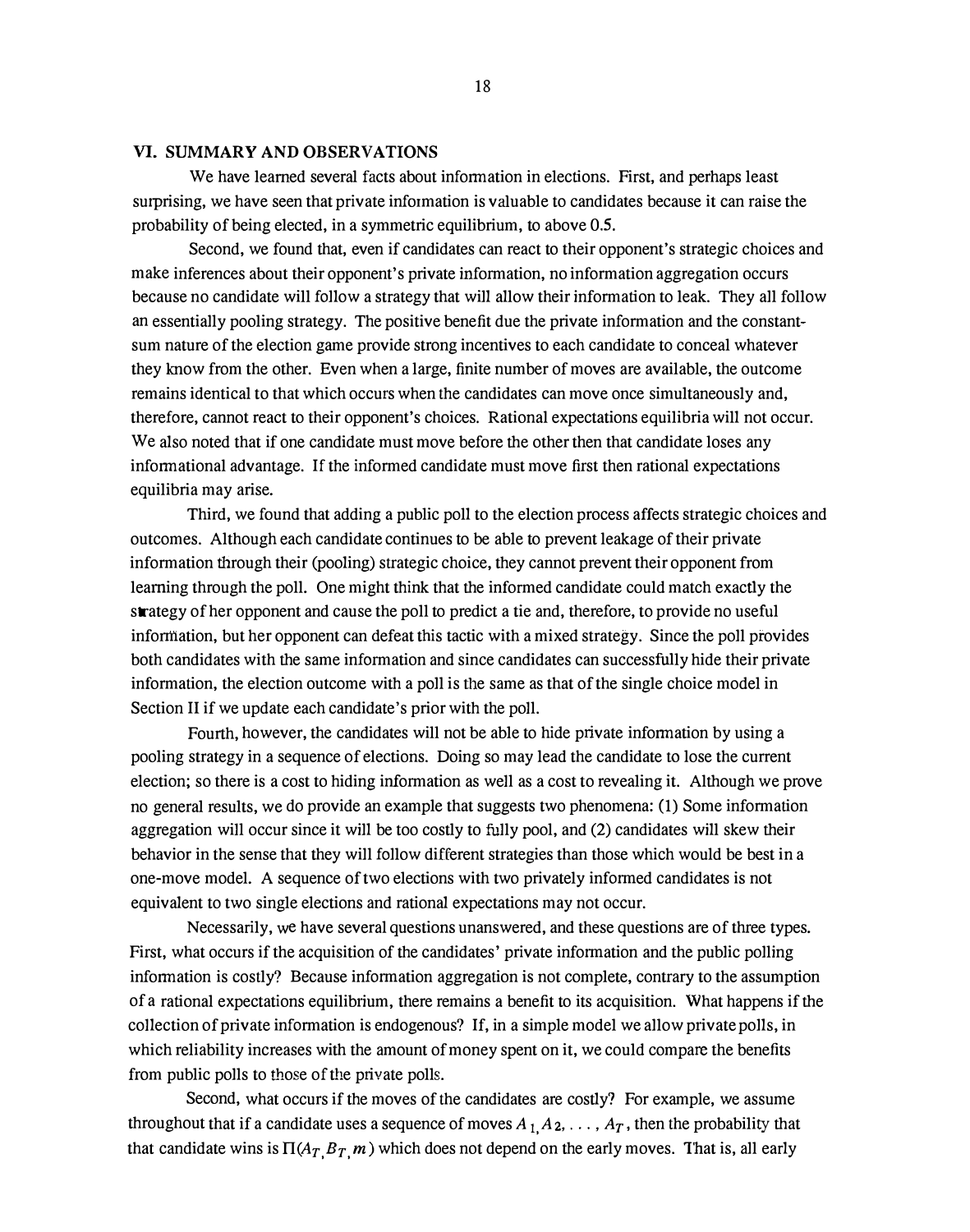moves are "cheap talk". An alternate assumption is to suppose that the probability of winning is  $II(A_1, \ldots, A_T, B_1, \ldots, B_T, m)$  while partial answers are given by the example of sequential elections in Section V and by Bernhardt-Ingberman (1985), Banks (1987), and Harrington (1988), a more thorough and less *ad hoc* analysis is required. This would allow us, for example, to better understand the informational benefits from incumbency as well as the costs of being "locked" into positions. We also need to explicitly merge models of uninformed candidates with models of uninformed voters, which requires a much better understanding of the process by which voters acquire information.

Third, what occurs if the number of moves in each sequence is increased? For example, we might conjecture that as the number of polls prior to the election is increased, the election outcome approaches the outcome predicted by a rational expectations equilibrium. A similar result might be available for a large sequence of elections but, since candidates distort their strategies, it may be more difficult to establish.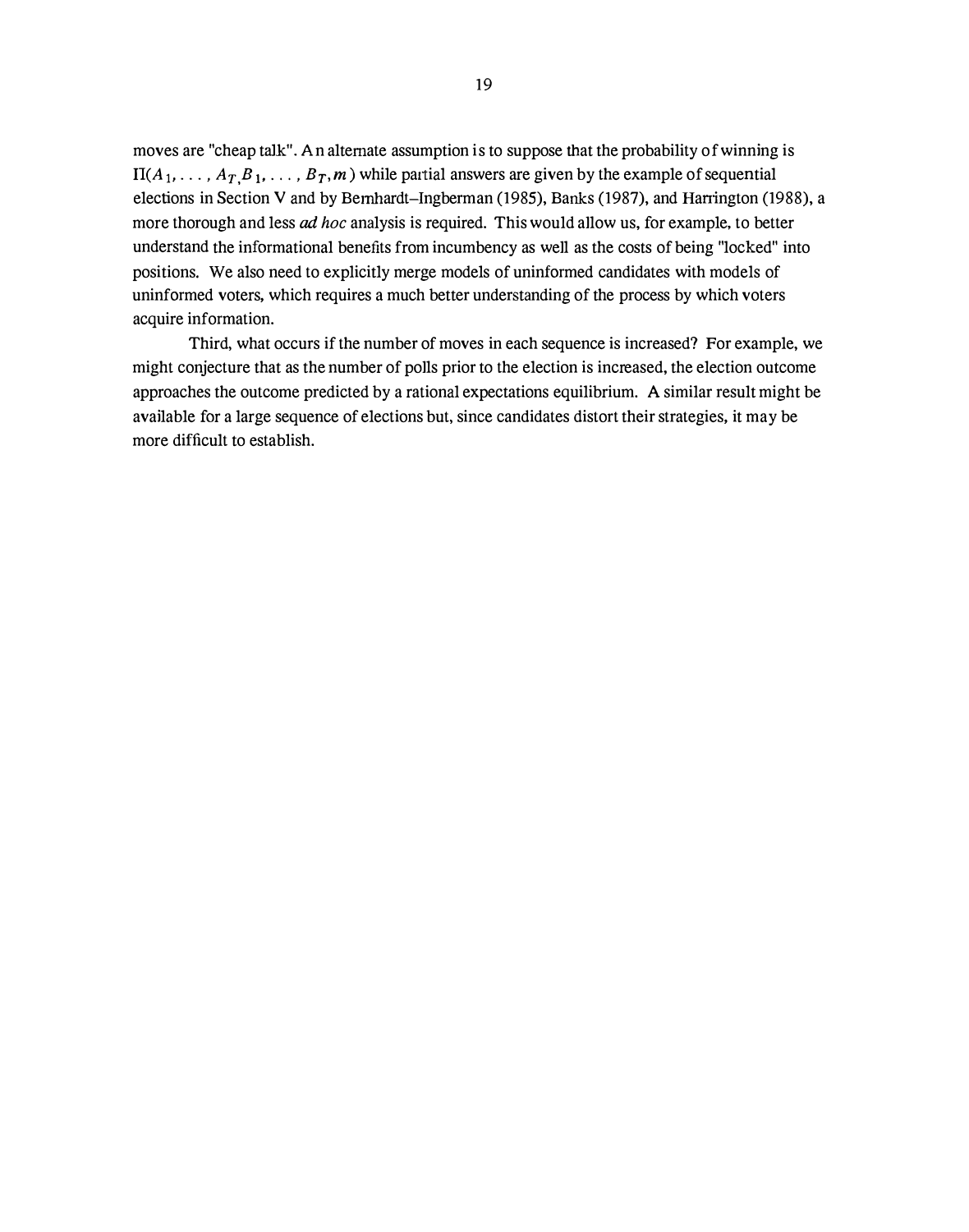# FOOTNOTES

- \* I would like to thank John Ferejohn who once asked me whether elections aggregated information like markets do. (The answer, John, is no.) I would also like to thank Richard McKelvey for helpful comments.
- 1. For an excellent survey of models of imperfect information in politics, as of 1985, see Calvert (1986).
- 2. Banks (1987) and Harrington (1988) are exceptions.
- 3. In the economics literature on rational expectations in markets, players use prices to make inferences about others information. See, e.g., Lucas (1972) or Plott and Sunder (1982).
- 4. For those not familiar with the rational expectations approach, the method by which information is revealed will be discussed in more detail below.
- 5. This paradox has also been noted in the economics analysis of markets and caused some problems for the efficient markets hypothesis.
- 6. We say information is aggregated when the behavior of agents, including their information inference activities, lead them to act together as if they are fully informed.
- 7. For these models, it can be shown that this is equivalent to the maximization of expected utility.
- 8. The last equality assumes that the candidates names are unimportant. The entire theory presented below can be easily generalized to the case in which names are important and the last equality does not hold.
- 9. We do not explicitly consider what the voters know but include their information in the function II. Those interested in models with uninformed voters', and in the strategic revelation of information by candidates to voters, should consult Banks (1987) and Harrington (1988). Another model with uninformed voters can be found in McKelvey and Ordeshook (1985). They do not deal with strategic issues but instead postulate a rational expectations model of equilibrium behavior.
- 10. Ex ante refers to the situation before a and b are known.
- 11. *Interim* refers to the situation which exists when A knows a but not b or m and B knows b but not a or m.
- 12. Ex post describes the situation after  $a$  and  $b$  are known.
- 13. We have assumed in (1.1) and (1.2) that A and B move simultaneously, so that any chance to infer A 's information arises too late to help B strategically.
- 14. The usual example of a non-free move is a change in platform so radical that voters switch to the other, more dependable, candidate. Banks (1987) uses a somewhat *ad hoc* cost proportional to the distance  $\|\alpha - A\|$  to model this. In our context an "opportunity cost" would arise if x were time indexed as  $(x_1, x_2) = x$ . Then the moves  $\alpha$  and A would constitute parts of the strategy  $(\alpha, A)$ . At time 2,  $\alpha$  is fixed and can affect voters reactions to A since  $II = II[(\alpha, A), (\beta, B), m]$ . We assume below in (2) that voters ignore the moves  $\alpha, \beta$ , and let  $II = II(A, B, m)$  to emphasize the signaling nature of the first moves. In section V, we allow the first moves to be costly.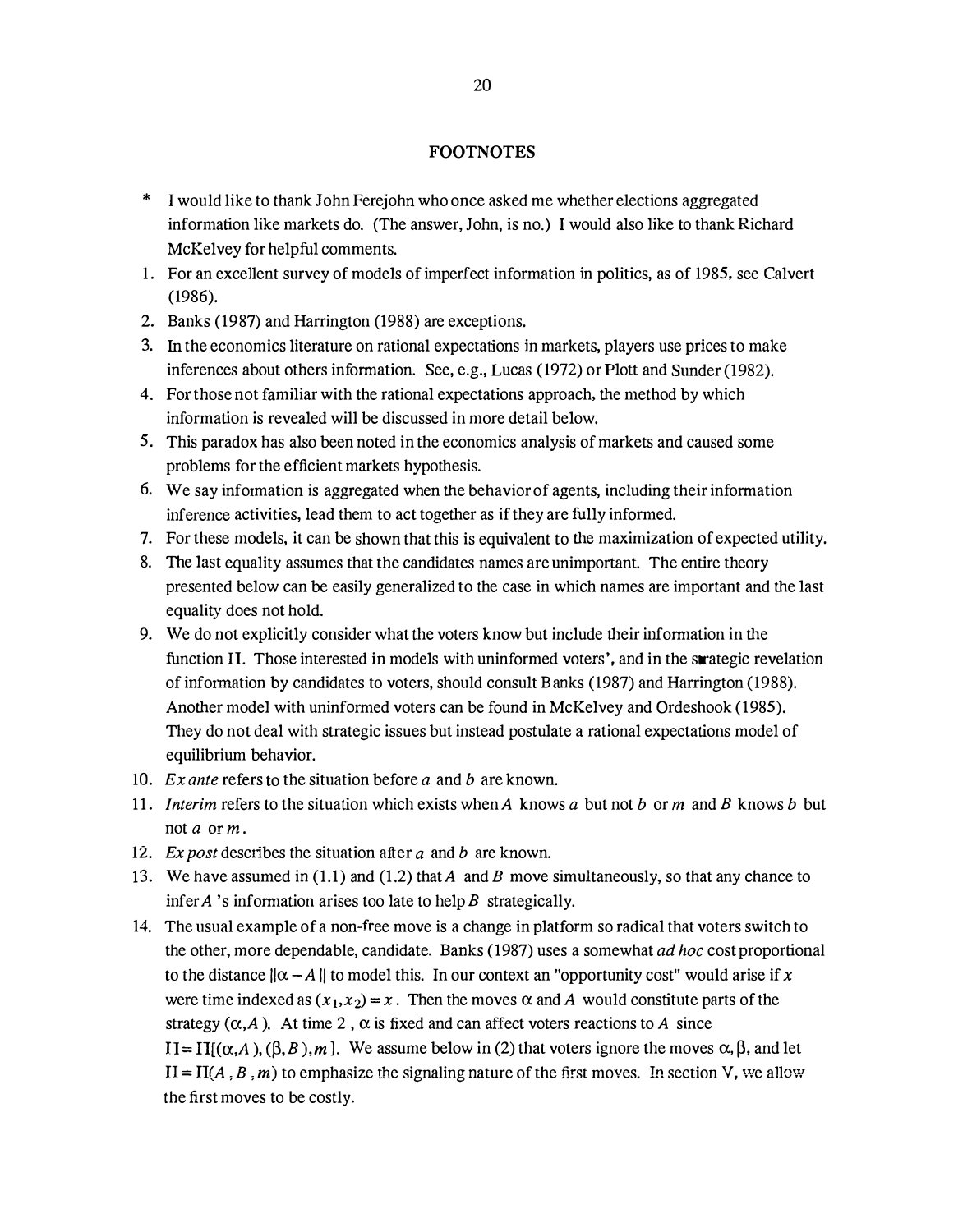- 15. Relations (2.1) to (2.4) are necessary but not sufficient for a sequential equilibrium. An additional criterion must be met that specifies how candidates will react to zero-probability events. That is,  $A(\alpha, \beta, a)$  must also be defined on  $\beta$  for which there are no b such that  $\beta = \beta(b)$ . We do not do that here since the results we are interested in below do not depend in any crucial way on this extension. The reader is free to apply his or her favorite refinement.
- 16. In the Downs model and the Coughlin-Nitzan model this identification makes some sense if voters correctly reveal their intention to vote. In the Ledyard model of voter behavior it would not make sense since voting in the poll (without costs of participation) would follow the median voter model while voting in the election would not.